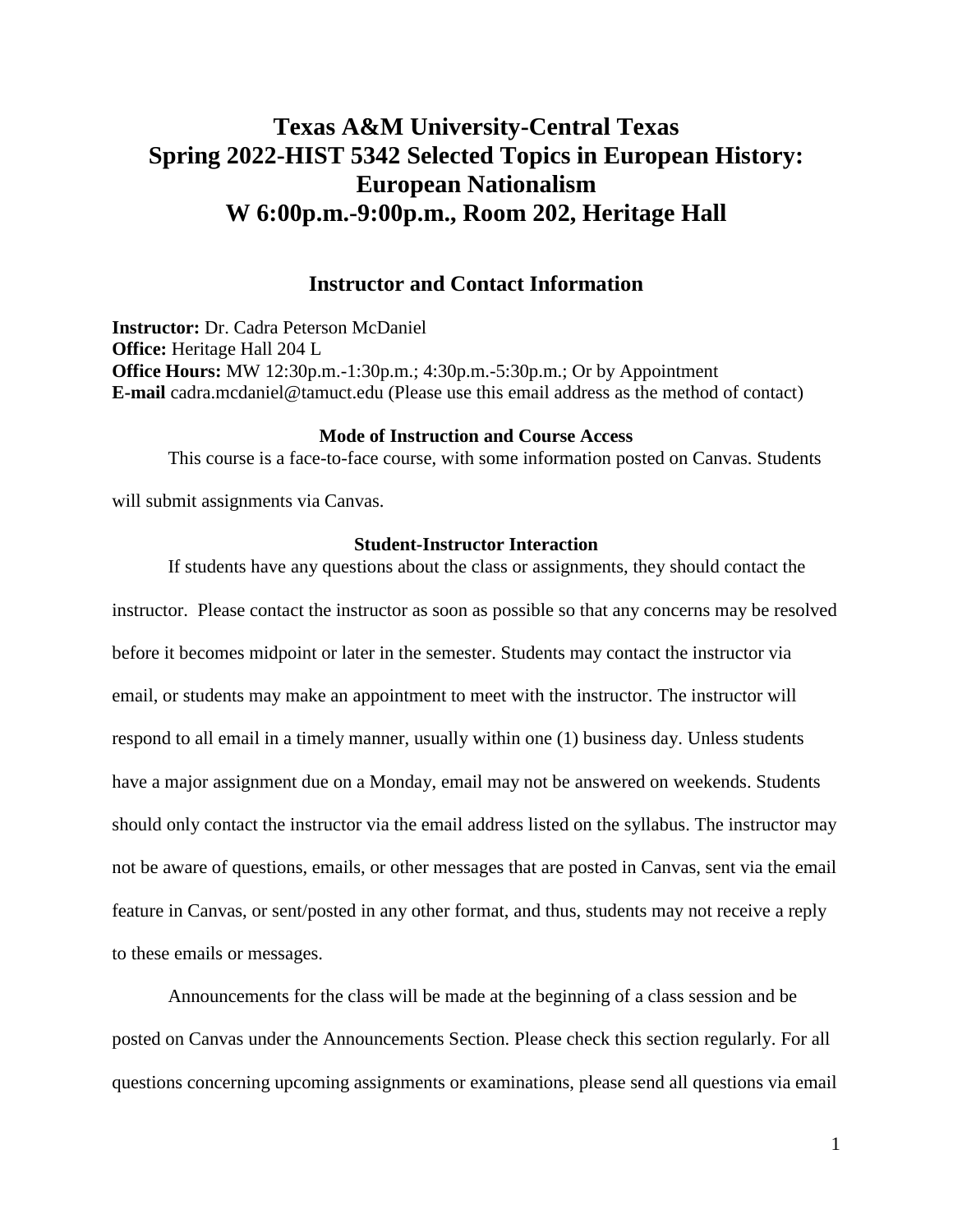before 4:00p.m. the day before the due date. The "cut-off" time for questions allows all students an equal chance to have questions answered before the due date.

## **Emergency Warning System for Texas A&M University-Central Texas**: **SAFEZONE**

SafeZone provides a public safety application that gives you the ability to call for help

with the push of a button. It also provides Texas A&M University-Central Texas the ability to

communicate emergency information quickly via push notifications, email, and text messages.

All students automatically receive email and text messages via their myCT accounts.

Downloading SafeZone allows access to push notifications and enables you to connect directly

for help through the app.

You can download SafeZone from the app store and use your myCT credentials to log in.

If you would like more information, you can visit the [SafeZone](http://www.safezoneapp.com/) website

[www.safezoneapp.com].

To register SafeZone on your phone, please follow these 3 easy steps*:*

1. Download the SafeZone App from your phone store using the link below: [iPhone/iPad:](https://apps.apple.com/app/safezone/id533054756) [https://apps.apple.com/app/safezone/id533054756] [Android Phone / Tablet](https://play.google.com/store/apps/details?id=com.criticalarc.safezoneapp)

[https://play.google.com/store/apps/details?id=com.criticalarc.safezoneapp]

- 2. Launch the app and enter your myCT email address (e.g. {name}@tamuct.edu)
- 3. Complete your profile and accept the terms of service

# **Course Information**

## **Course Description**

Research and writing on selected topics in European history. May be repeated for credit

when topics vary. This specific course will examine the growth of nationalism, especially

European nationalism, from the late seventeenth century through the Second World War.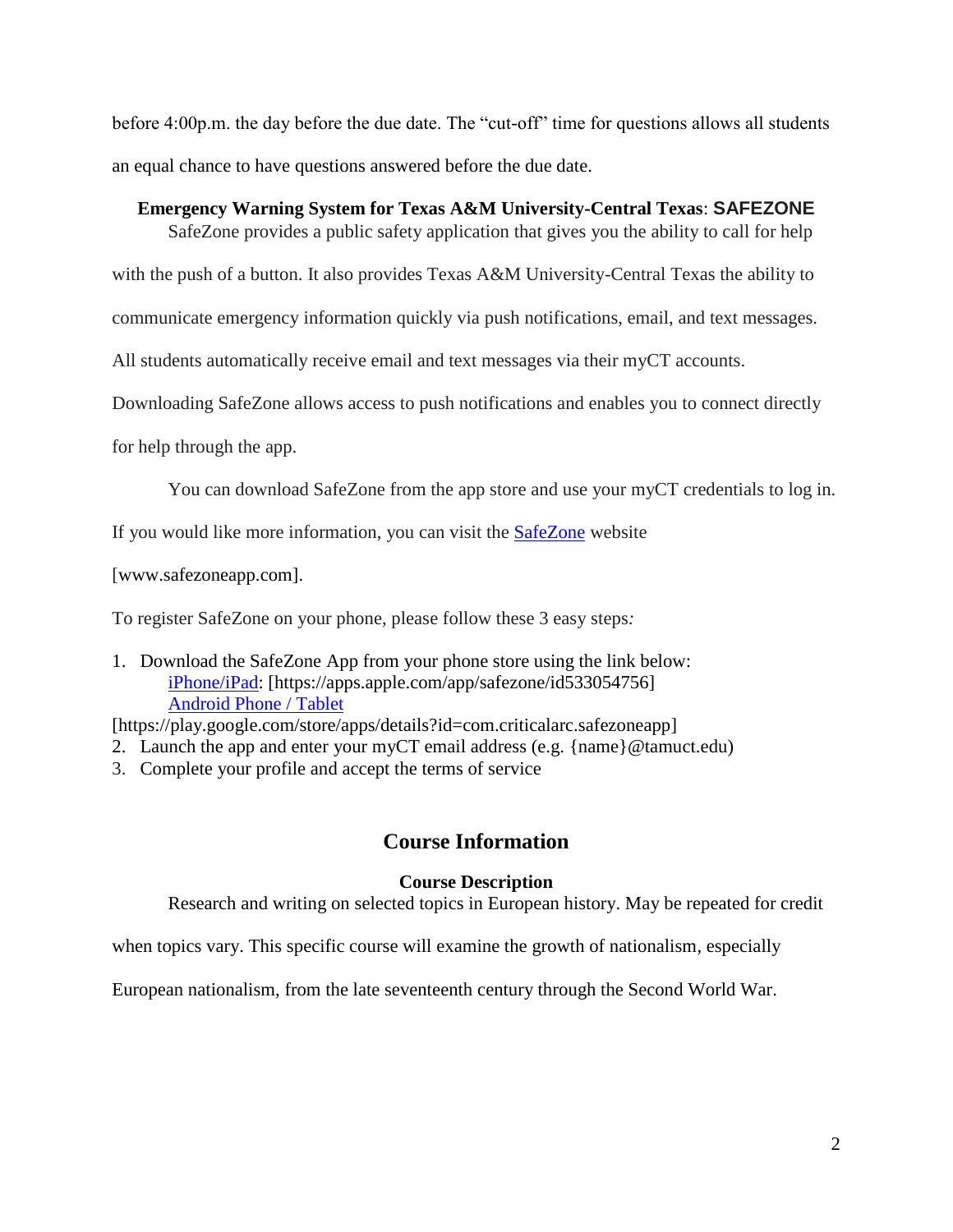## **Overall Course Objective**

After successfully completing the course, students will be able to explain the reasons for

the growth of various forms of nationalism from the late seventeenth century through the mid-

twentieth century.

## **Student Learning Outcomes**

After successfully completing the course, students will be able to

1. Analyze the debates regarding the origins of nationalism and develop a definition of nationalism

2. Examine the manifestations of nationalism within various European countries and European colonies

3. Critique the role of nationalism within various revolutionary and political movements and study the role of nationalism in shaping cultural movements

4. Author original research that involves an analysis of nationalism's influence upon a specific topic in European history

# **Required Texts Books**

Readings are listed in chronological order.

- Bell, David A. *The Cult of the Nation in France: Inventing Nationalism, 1680-1800*. Cambridge, MA: Harvard UP, 2001. ISBN: 9780674004474.
- Anderson, Benedict. *Imagined Communities: Reflections on the Origin and Spread of Nationalism.* Rev. ed. London: Verso, 2006. ISBN: 9781844670864.
- Bilenky, Serhiy. *Romantic Nationalism in Eastern Europe: Russian, Polish, and Ukrainian Political Imaginations.* Stanford Studies on Central and Eastern Europe. Edited by Norman Naimark and Larry Wolff. Stanford: Stanford UP, 2012. ISBN: 9780804778060.
- Sperber, Jonathan. *The European Revolutions, 1848 1851*. 2<sup>nd</sup> ed. New Approaches to European History. Series Editors William Beik and T.C.W. Blanning. Cambridge*:* Cambridge UP, 2005. ISBN: 9780521547796.
- Beales, Derek, and Eugenio F. Biagini. *The Risorgimento and the Unification of Italy*. 2<sup>nd</sup> ed. London: Routledge, 2003. ISBN: 9780582369580.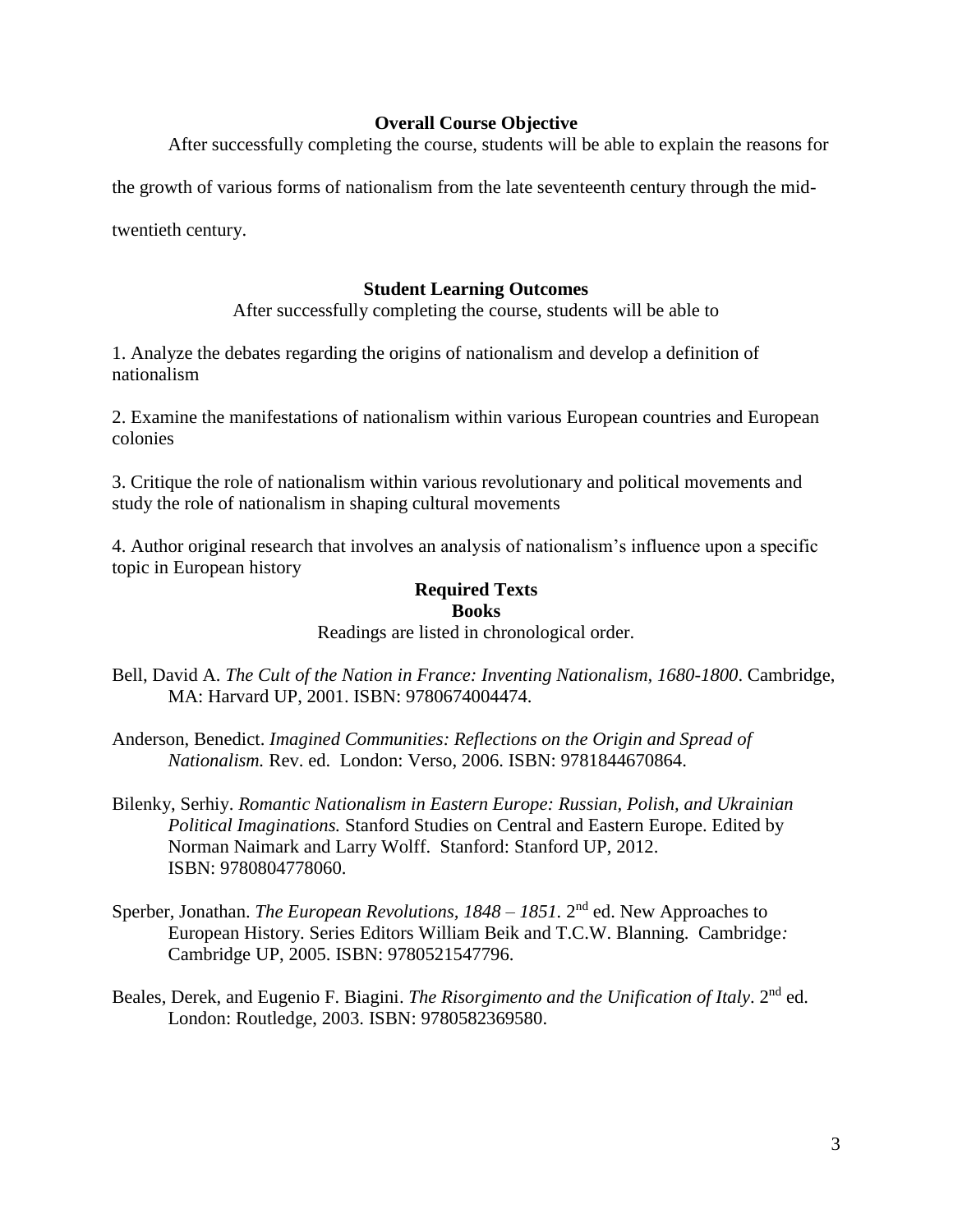- Green, Abigail. *Fatherlands: State-Building and Nationhood in Nineteenth-Century Germany*. New Studies in European History. Edited by Peter Baldwin, Christopher Clark, James B. Collins, Mia Rodríguez-Salgado, and Lyndal Roper. Cambridge: Cambridge UP, 2004. ISBN: 9780521616232.
- Martin, Amy E. *Alter-Nations: Nationalisms, Terror, and the State in Nineteenth-Century Britain and Ireland*. Columbus, OH: Ohio State University Press, 2012. ISBN: 9780814212028.
- Avineri, Shlomo. *Herzl's Vision: Theodor Herzl and the Foundation of the Jewish State*. Translated by Haim Watzman. Katonah, NY: BlueBridge, 2014. ISBN: 9781933346984.
- MacMillan, Margaret. *The War that Ended Peace: The Road to 1914*. New York: Penguin Group, 2013. ISBN: 9780670064045.
- Lande, Nathaniel. *Spinning History: Politics and Propaganda in World War II.* New York: Skyhorse Publishing, 2017. ISBN: 9781510715868.

# **Required Texts Articles**  Readings are listed in chronological order.

## **Articles Available via EBSCOHOST or JSTOR on the University Library Website**

- [Thompson,](javascript:__doLinkPostBack() Martyn P. "Ideas of Europe during the French Revolution and Napoleonic Wars." *[Journal](javascript:__doLinkPostBack() of the History of Ideas* 55, no. 1 (Jan. 1994): 37-58.
- Smith, Camilla. "Telling Tales: The Construction of Nature and Alpine Myth in Text and Image in Eighteenth-Century Zurich." *Social [Semiotics](javascript:__doLinkPostBack()* 24, no. 1 (Feb. 2014): 19-39.
- Brincker, [Benedikte.](javascript:__doLinkPostBack() "A "Small Great National State": An Analysis of the Cultural and Political Factors that Shaped Danish Nationalism 1760–1870." *Journal of [Historical](javascript:__doLinkPostBack() Sociology* 16, no. 4 (Dec. 2003): 407-431.

# **Course Requirements Syllabus Acknowledgement Statement**

Students need to submit a Syllabus Acknowledgment Statement indicating that they have

read and understand the information in the syllabus. Students should upload the statement to

Canvas. Students' acknowledgement of this statement is worth five (5) points. If students have

any questions about the statement, then they should contact the instructor as soon as possible.

Check the Course Schedule for the due date.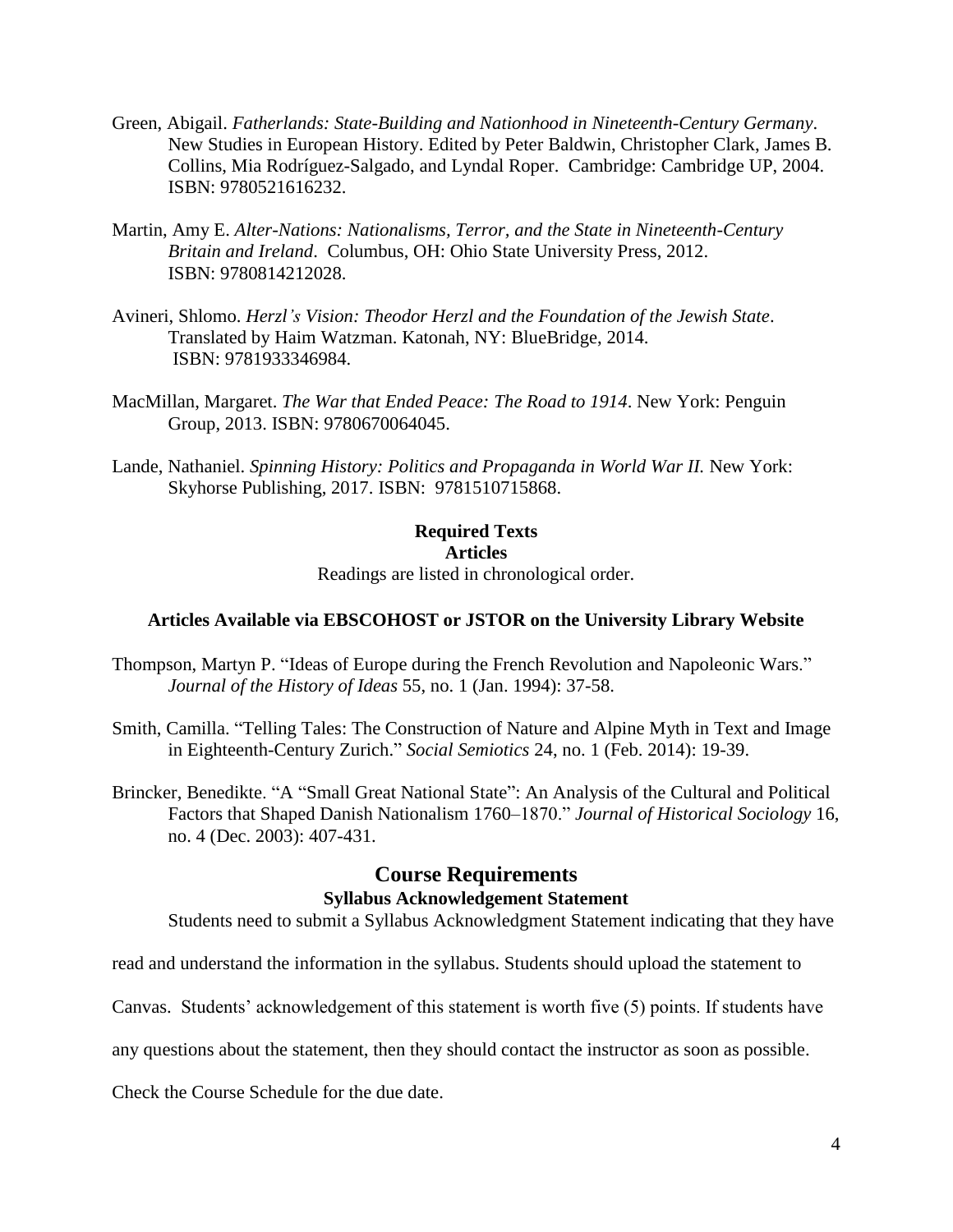#### **Importance of Writing**

Often, written materials serve as the first form of introduction to colleagues or potential employers. While this writing may be in the form of a cover letter or *résumé*, and not a traditional classroom assignment, the writing skills developed in graduate courses will aid students in constructing a well-organized and clear letter or *résumé* so that they make a positive first impression.

**Written assignments that contain consistent, major, and/or numerous grammatical or punctuation errors distract from the students' argument and efforts. Too many errors may lead to a misunderstanding of the students' argument and/or the quality of their research. Assignments with consistent, major, and/or numerous errors will result in a loss of points, which may result in the loss of a letter grade(s) on assignments.** 

#### **When Leading Discussion Individually**

During the semester, students will read books and articles that examine the development of European nationalism. Students will take turns leading discussion once. Students will sign up for leading discussion on the first night of class. On the night that the student leads discussion, he/she needs to come prepared with a list of twenty to twenty-five (20-25) questions about the reading(s). **This list of questions must be submitted on Canvas. Assignments submitted in any other format will not be accepted.** 

#### **Criteria for Leading Discussion Individually=10 points**

Submission of twenty to twenty-five (20-25) questions=4 points

Ask original twenty to twenty-five (20-25) questions; ask follow-up questions; and respond to classmates' and/or the instructor's comments=5 points

Questions written clearly with correct grammar and punctuation and free generally of typographical errors and misspellings=1 point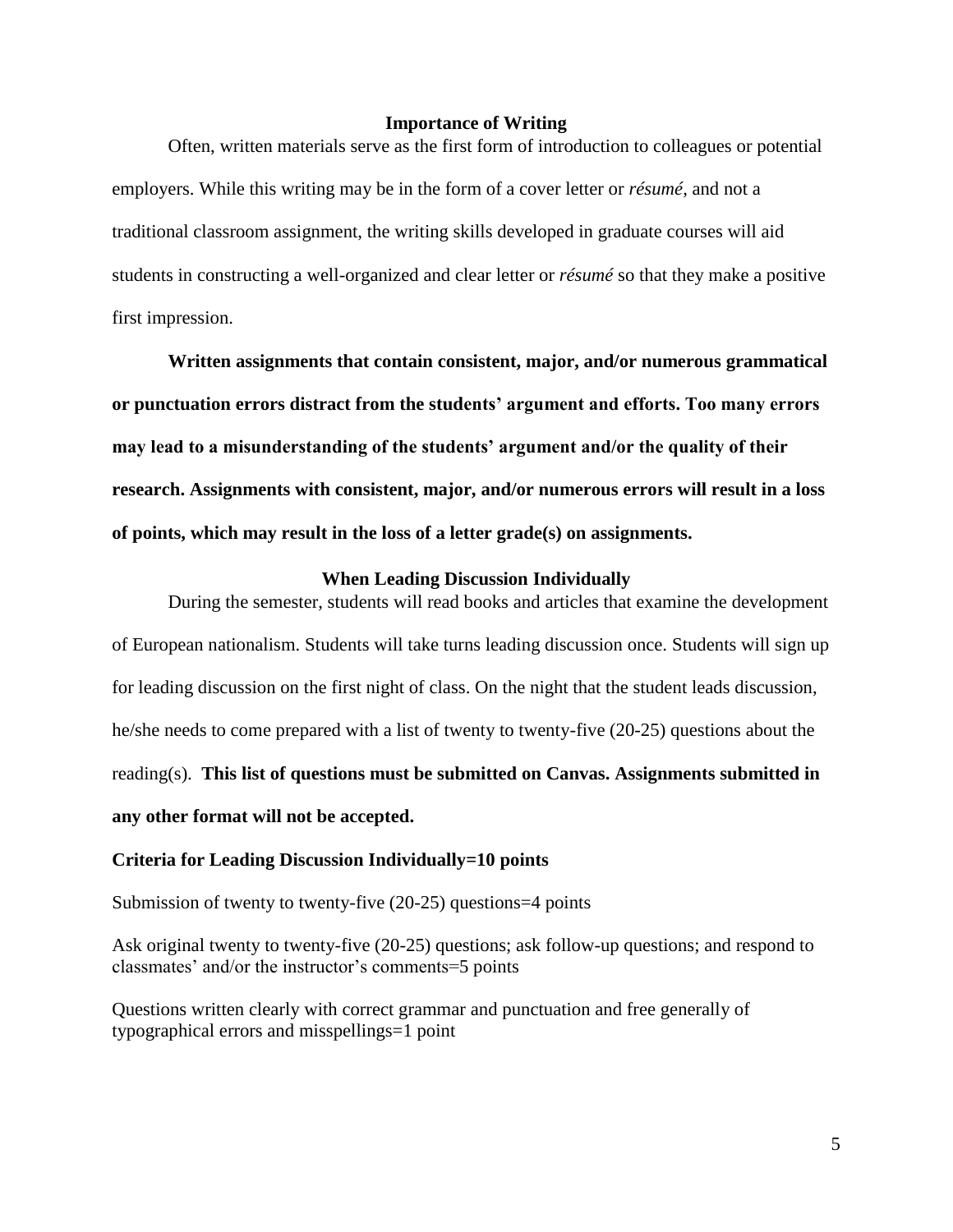#### **When Leading Discussion in a Group**

Students will be part of a group of two to three (2-3) students who will lead discussion

once as a group. For these meetings, each member of the group should come prepared with a list

of ten (10) questions that cover the reading(s) for the week. **This list of questions must be** 

#### **submitted on Canvas. Assignments submitted in any other format will not be accepted.**

#### **Criteria for Leading Discussion in a Group=6 points**

Submission of ten (10) questions=2 points

Ask original ten (10) questions; ask follow-up questions; and respond to classmates' and/or the instructor's comments=3 points

Questions written clearly with correct grammar and punctuation and free generally of typographical errors and misspellings=1 point

## **Book Critique**

In addition, when a student leads discussion, he/she will need to submit a critique for that week's reading assignment. A student only needs to submit a critique when he/she is leading discussion either individually or in a group. The critique is meant to aid students in preparing to lead a thorough discussion of the text. The critique should be two to three (2-3) typed pages, double spaced, and with one (1) inch margins, and students should use twelve (12) point Times New Roman Font. Students should not consult any outside sources for the critique, but instead only base their critiques on that week's assigned reading(s).

If a student is leading discussion, and articles are assigned in addition to a book, the student needs to formulate some questions for each article, but the article(s) do not need to be included in the book critique.

## **Criteria for Book Critique=15 points**

Introduce clearly the author's or authors' thesis=4 points

Evaluate the author's or authors' use of examples to support the thesis=5 points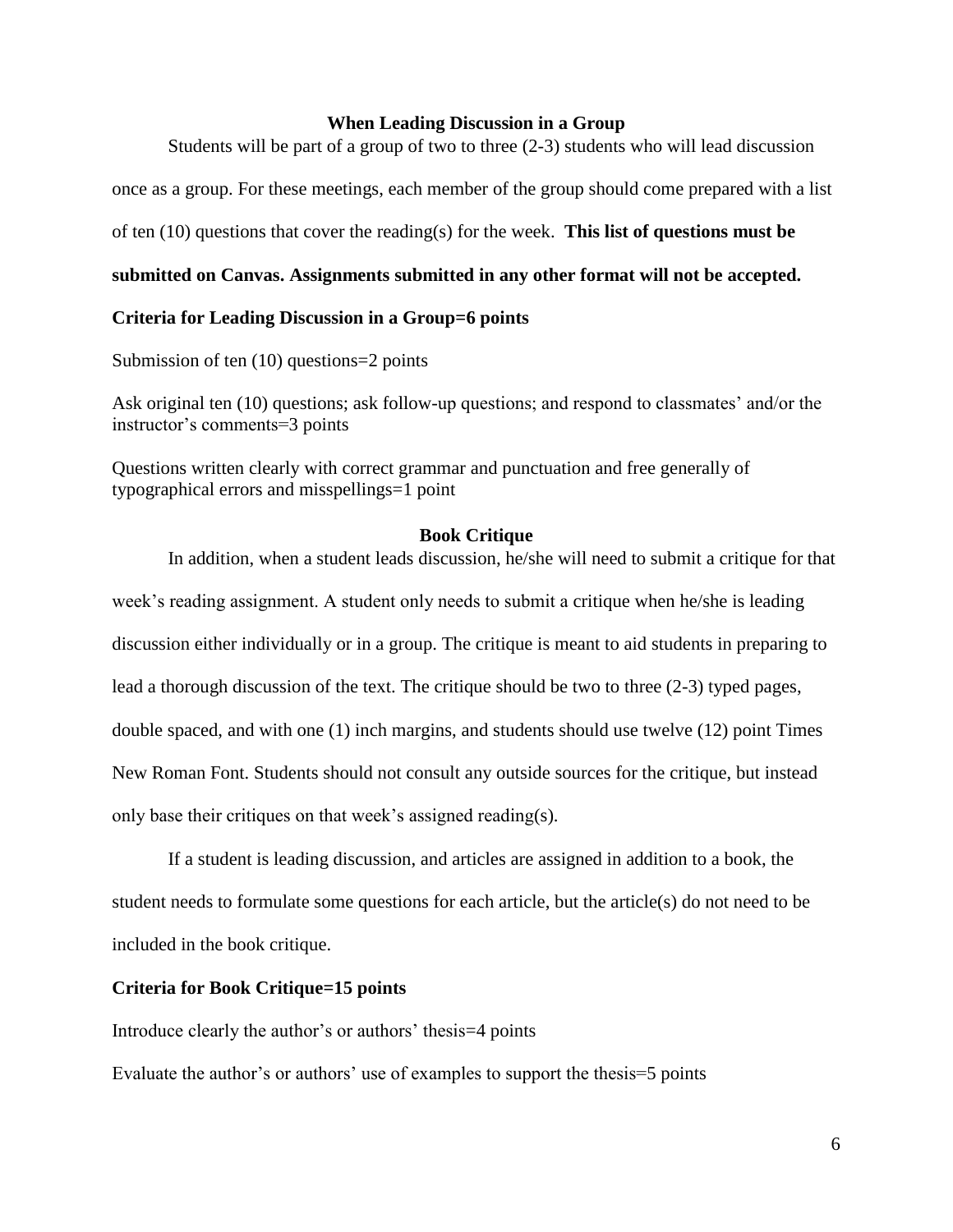Overall impression of the book which may include a discussion of: the intended audience; contribution to existing scholarship; effective use of maps and/or images=3 points

Written clearly with correct grammar and punctuation and be free generally of typographical errors and misspellings=3 points

In the critique, no lengthy quotations will be accepted. Students may include only two (2) quotations in the critique, and each quotation should be ten (10) words or less. The use of more than two (2) quotations or quotations of more than ten (10) words will reduce significantly students' grades by five (5) points. The emphasis is that students paraphrase the material. When students paraphrase the material, they must engage critically with the material, which leads to a more thorough understanding of the text. Also, students should keep their critiques to the two to three (2-3) page limit. One of the objectives in graduate school is to be very specific and precise when expressing written ideas. Critiques that exceed the length limit, that are under the minimum page requirement, or that do not follow all guidelines and requirements will reduce students' grades by seven (7) points. Students should proofread their critiques before the due date, and critiques should be free generally of typographical errors and misspellings.

For the critique, students should have a title page, which does not count toward the required number of pages. Also, should students quote material, then they need an endnote page, which does not count toward the required number of pages. Endnotes come on a separate sheet of paper at the end of the book critique. Links are posted on Canvas, which provide examples of a correct title page and correct endnotes according to the *Chicago Manual of Style*, 17<sup>th</sup> edition. **The critique must be submitted on Canvas. Assignments submitted in any other format will not be accepted.** 

## **When Not Leading Discussion**

All students MUST participate in the discussion. Students who are not leading discussion will need to submit a list of fifteen to twenty (15-20) questions that address topics from that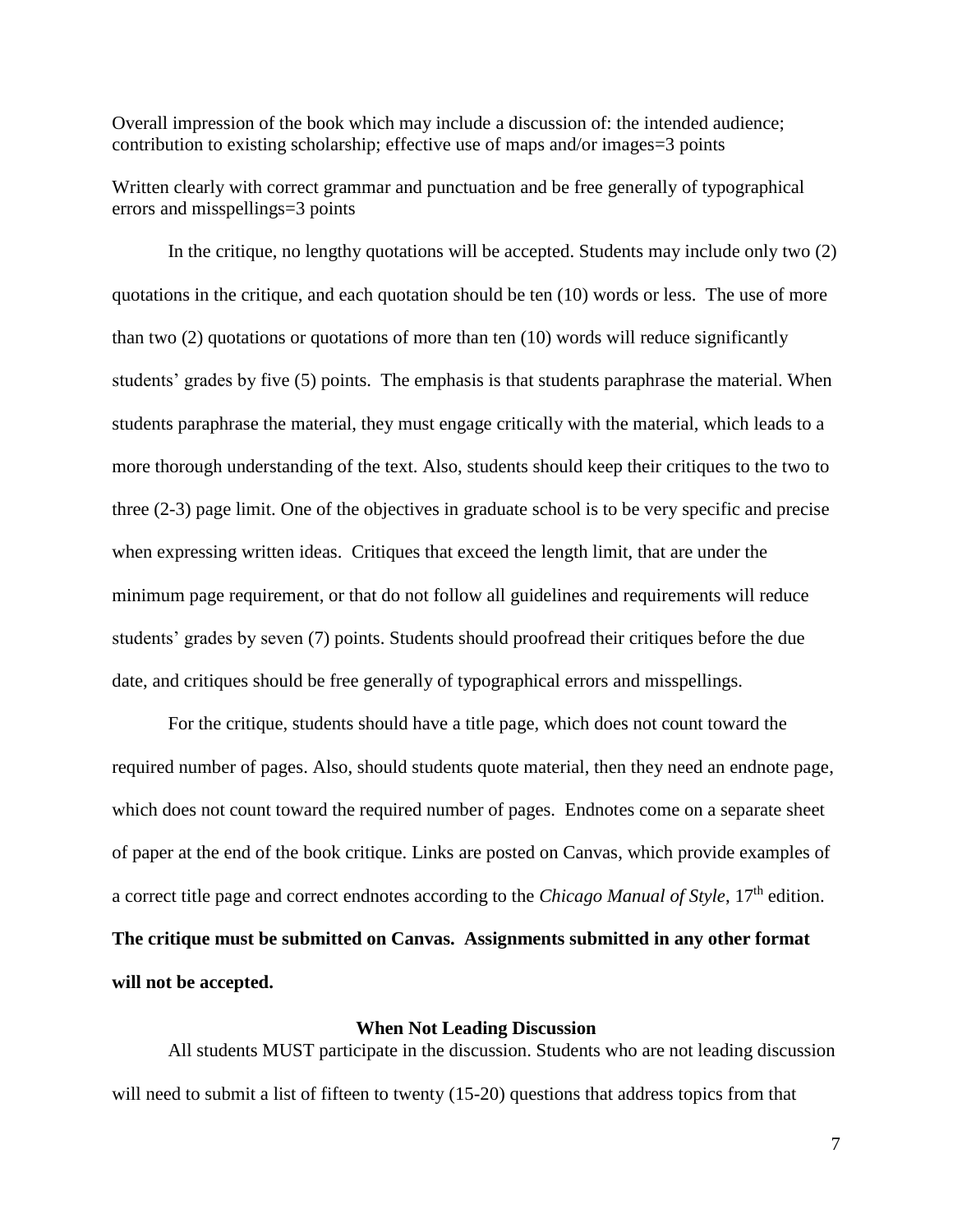week's reading(s). **These lists of questions must be submitted on Canvas. Assignments** 

**submitted in any other format will not be accepted.** 

#### **Criteria for Participation and Questions=6 points**

Respond to classmates' and/or the instructor's questions or comments with accurate information=3 points

List of fifteen to twenty (15-20) questions=2 points

Questions written clearly with correct grammar and punctuation and free generally of typographical errors and misspellings=1 point

To prepare for each discussion, ALL students should have read thoroughly the assigned material. As students read the material, it may be helpful to make notes. Be sure to read the introductory and concluding sections since many times the author(s) will outline the thesis in these sections. Then as students read each book's chapters or article's sections, they should keep in mind that in each chapter or section, the author(s) is utilizing evidence to advance the book's or the article's argument. Careful reading and note taking will aid students with discussion and should prepare them for composing a well-developed critique. All students should bring a copy of the week's reading material to class and are free to refer to the reading material when answering questions. Students are welcome to take notes during class meetings, but there is NO recording of class discussions. Students should direct their attention to their classmates when they are contributing to discussion, and students should not talk when other students or the instructor are talking and not engage in any other disruptive actions.

#### **Submission of Research Topic**

A major component of each student's grade will be a thorough study of a topic regarding European nationalism. Students are free to research any topic, but the topic must relate to European nationalism from the late seventeenth century through the mid-twentieth century, (1680s-1940s). Students may select a topic that is covered in class but are not required to do so.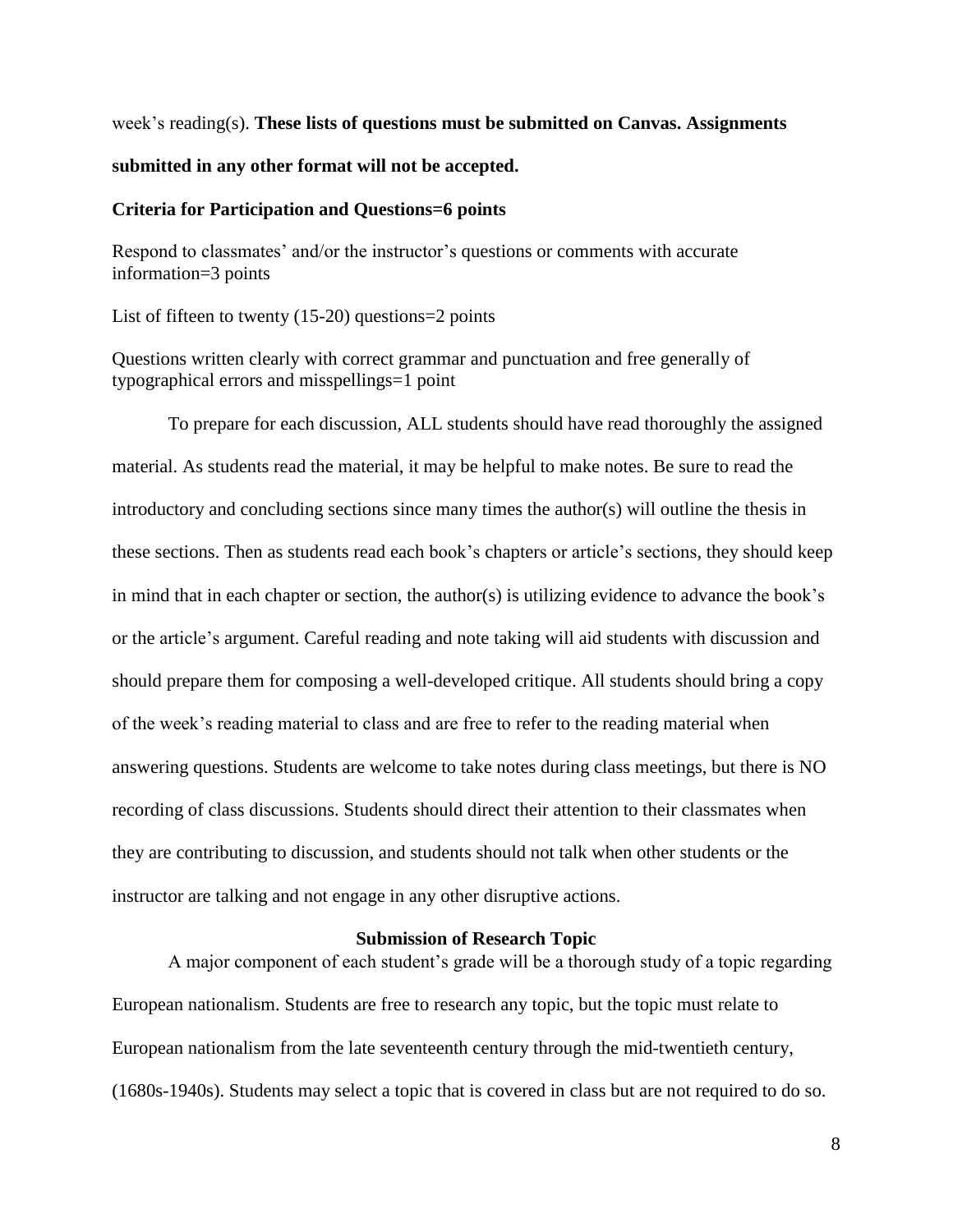The discussion of research interests on the first day of class will aid students in selecting a topic. Early in the semester, students will submit a possible paper topic(s) for their research papers. Students should consider topics that appeal to their historical interests.

### **Criteria for Research Topic=3 points**

Submission of possible research topic(s)=3 points

## **Research Paper Outline and Annotated Bibliography**

After selecting a research topic, students will submit an outline of their entire research papers and annotated bibliographies. Students' outlines will need to address their entire papers and not solely focus on the initial sections of their papers. Examples of acceptable outline forms are posted on Canvas. Students should review these examples. Also, students will submit annotated bibliographies of fifteen to twenty (15-20) primary and secondary scholarly sources. At least eight (8) of these sources should be primary sources. Students should provide a brief description of two to three (2-3) sentences describing each source's relevance and significance to their research.

#### **Criteria for Outline and Annotated Bibliography=25 points**

Thorough outline of each part of the research project=10 points Analyze each source's scholarly significance and relevance=15 points

#### **Individual Meetings**

Students will have some class periods when they meet with the instructor on an individual basis to discuss their research progress. Students will sign-up for a meeting time in class. All meetings will take place during the class period, Wednesday, 6:00p.m.-9:00p.m. in the instructor's office, 204 L in Heritage Hall. It is important that students come to these meetings. **Each unexcused absence for an individual meeting results in a ten (10) point deduction on the student's final paper.** Though the scheduled individual meetings will occur toward the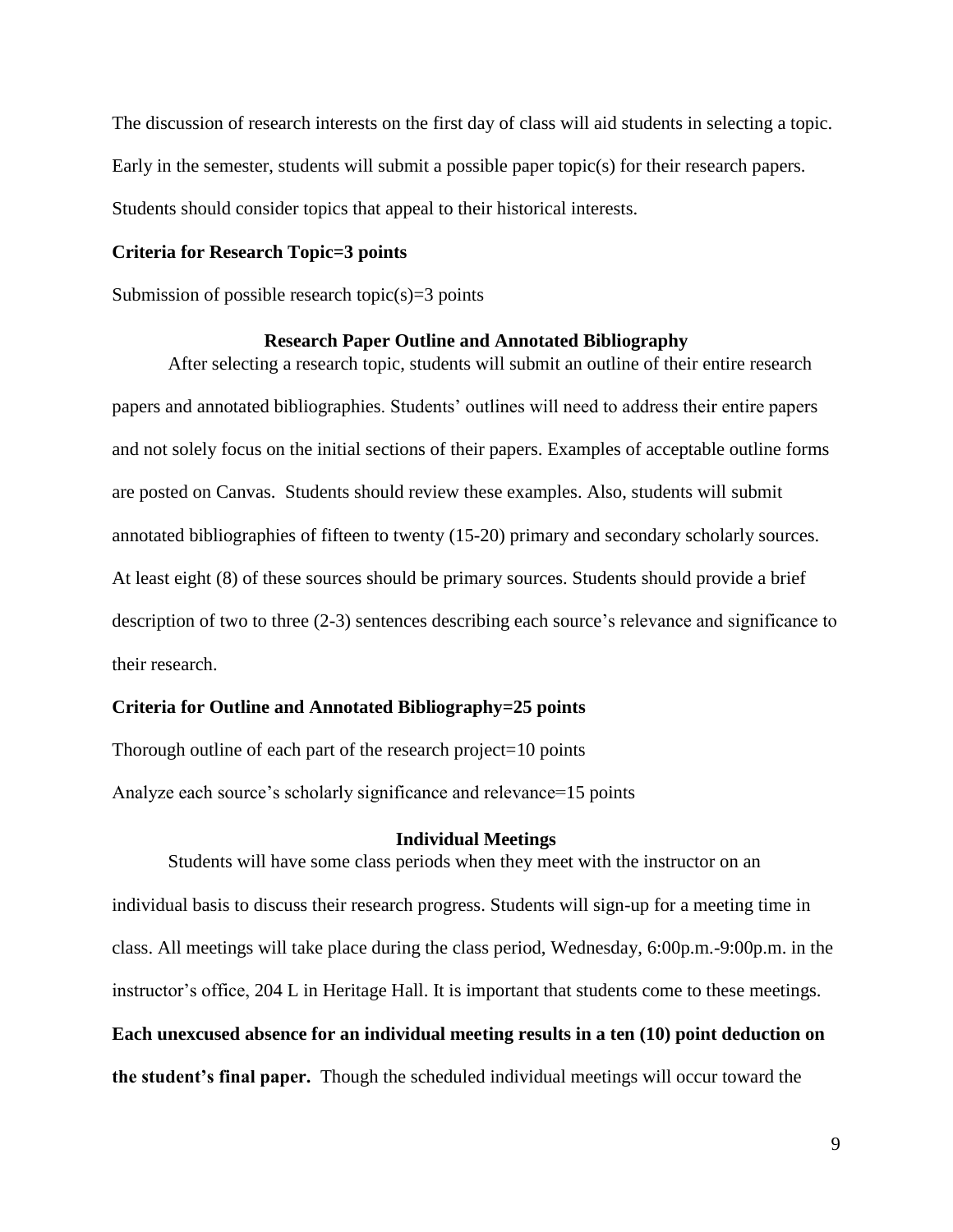midpoint and the end of the semester, students should work on their papers throughout the semester. At any time should students have questions about their papers, they should feel free to contact the instructor with any questions and feel free to schedule a meeting with the instructor.

#### **Research Paper Presentation**

At the end of the semester, students will give a ten (10) minute presentation of their research. The presentation should provide an overview of the major points in the papers. Also, students may use PowerPoint but are not required to do so. Students should introduce their topic; explain their thesis; provide two to three (2-3) points that support their thesis; and conclude with a brief discussion of their research's significance.

#### **Criteria for Final Paper Presentation=18 points**

Clearly introduce topic and state thesis=6 points

Explanation of examples that support the thesis (including student's original analysis)=6 points Professional and clear delivery of material=6 points

## **Research Paper**

A major component of each student's grade will be a thorough study of a topic regarding European nationalism. The paper will be twenty to twenty-five (20-25) pages in length, will utilize primary and secondary sources, and rely ONLY on scholarly resources. The paper should have one (1) inch margins; be double spaced; be typed in twelve (12) point Times New Roman Font; and employ Chicago Style endnotes and a Chicago Style bibliography. Please be aware that endnotes are not at the bottom of the page. Instead, endnotes begin on a new page after the final page of the paper and before the bibliography.

All material that is either quoted or paraphrased MUST be cited using Chicago Style. Links to material that provides examples from the *Chicago Manual of Style*, 17<sup>th</sup> edition are posted on Canvas. Students will need a title page, an endnote page(s), and a bibliography, which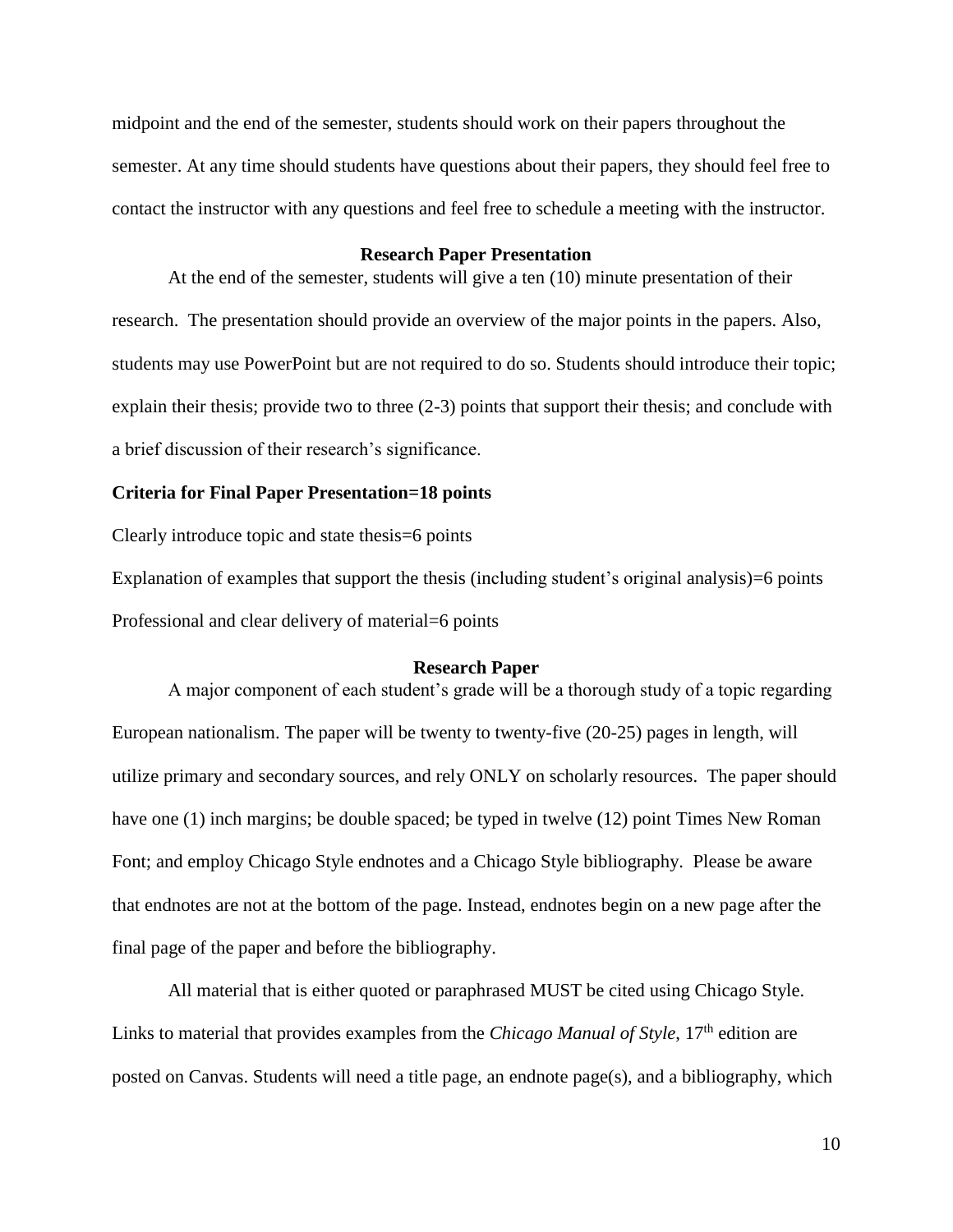do not count toward the required twenty to twenty-five (20-25) pages. Also, any maps, charts, graphs, or other images should be in an Appendix and not within the text of the papers. Students' papers should be in paragraph format. There should not be extensive lists of items, especially in column format, and there should not be extra space between paragraphs or anywhere in the papers. Students may use only four (4) quotations, and each quotation must be twenty (20) words or less. The emphasis is that students paraphrase the material. When students paraphrase the material, then students must engage critically with the material, which leads to a more thorough understanding of the information.

It is important that students follow the paper guidelines closely. Not following the guidelines will lower a student's grade. For example, the use of more than four (4) quotations or quotations of more than twenty (20) words will reduce students' grades by ten (10) points. Also, students should keep their papers to the twenty to twenty-five (20-25) page limit. Papers that exceed the length limit, that are under the minimum page requirement, or that do not follow all paper guidelines and requirements will reduce students' grades by fifteen (15) points. Students should proofread their papers before the due date, and the papers should be free generally of typographical errors and misspellings.

### **Criteria for Research Paper=150 points**

Well-developed thesis clearly stated in the first paragraph=20 points

Use material from primary and secondary sources to support the thesis and include students' original analysis=90 points

Clearly written, correct grammar, and be free generally of typographical errors and misspellings=20 points

Have all information cited properly using Chicago Style=20 points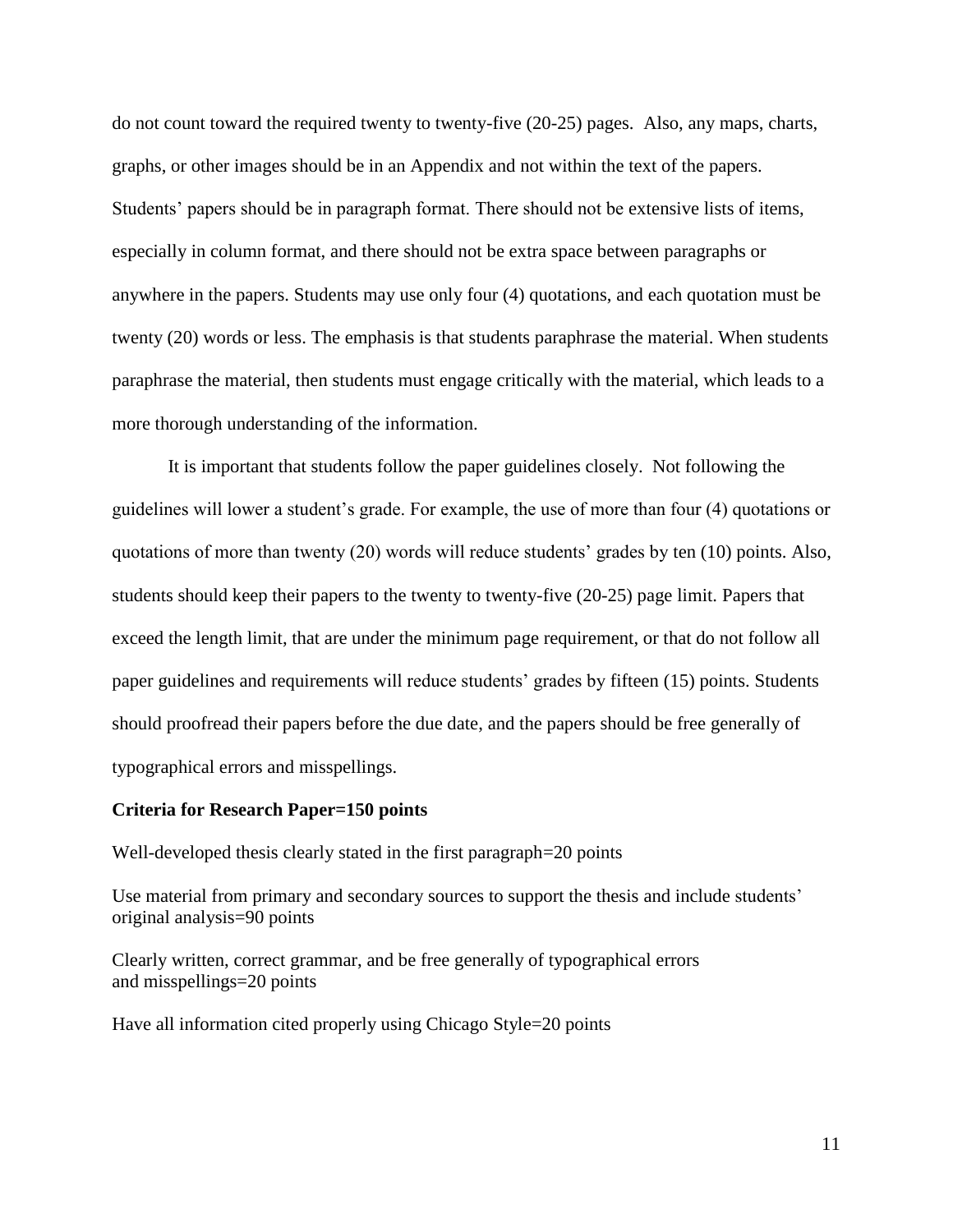**Since this may be the first time that students have composed a history research** 

**paper at the graduate level, students have the entire semester to ask the instructor** 

**questions about their research papers. While the instructor will not read drafts of the** 

**papers, the instructor is more than willing to answer specific questions. Only in cases of** 

**documented extreme hardship will an extension be granted for the final papers.**

## **Class Grading Scale, Points Possible, and Conversion**

This class follows TAMUCT's traditional grading scale of 100-90=A; 89-80=B; 79- 70=C; 69-60=D; and 59 and below=F.

Syllabus Acknowledgement Statement=5 points Leading Discussion Individually=10 points Leading Discussion in a Group=6 points Book Critique=30 points Participation and Questions When Not Leading Discussion=48 points Research Paper Topic=3 points Research Paper Outline and Annotated Bibliography=25 points Presentation of Research Papers=18 points Research Paper=150 points Total=295 points

Students may determine their grades by taking the total number of points earned and

dividing by the total number of points possible.

# **Posting of Grades**

Grades will be posted online in Canvas and assignments returned via Canvas.

Assignments are graded usually within one (1) week of the due date.

# **Course Schedule (Course Outline and Calendar)**

The instructor reserves the right to make modifications to the syllabus and the course

schedule as needed based on time and other factors. Should this need occur, then an updated

syllabus and schedule will be posted online through Canvas. **All assignments are due before** 

**6:00 p.m. on the dates listed below.**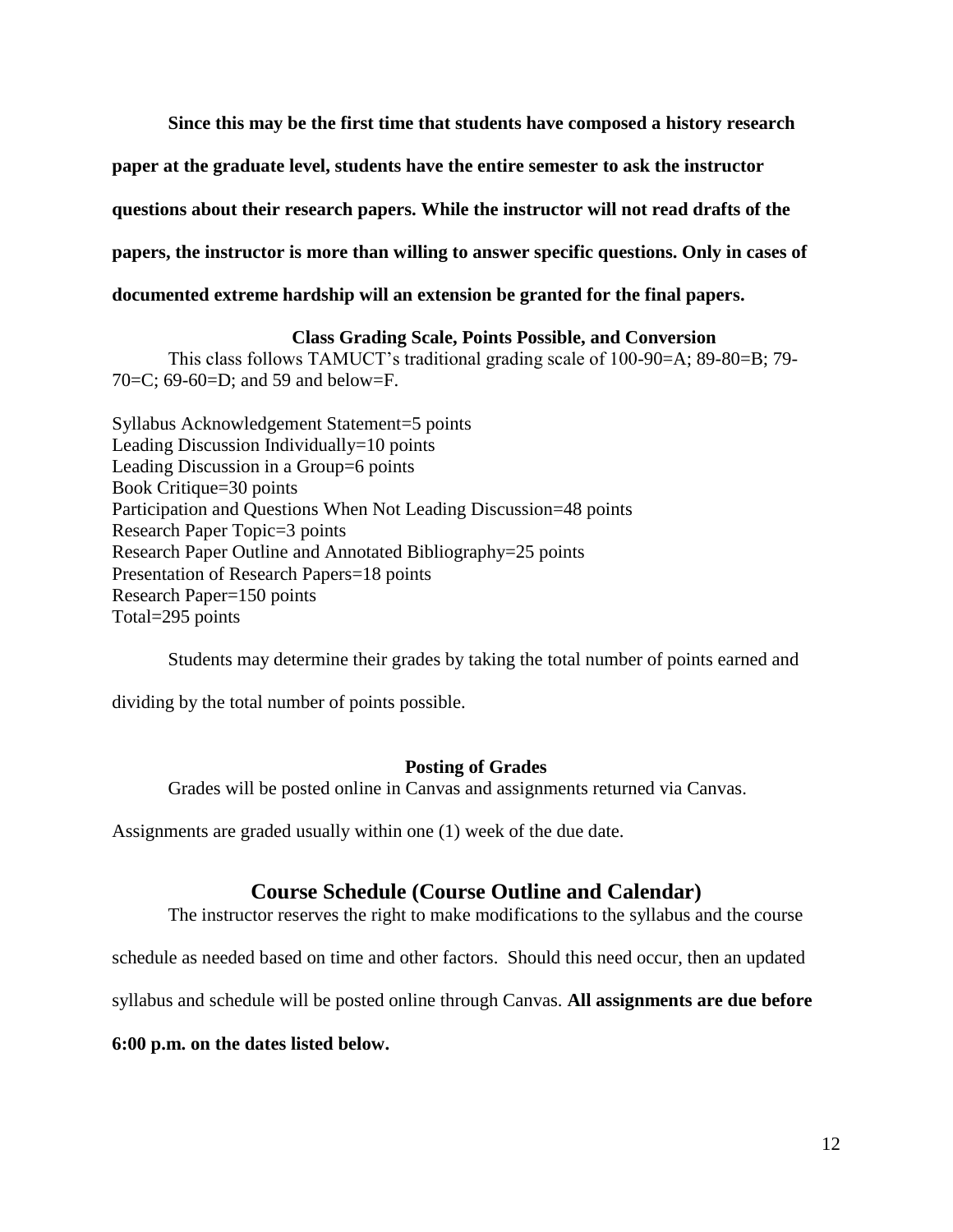**January 19:** Introduction to Class and Discussion of Research Interests

## **January 26: Paper Topic Due AND Syllabus Acknowledgement Statement Due**

Bell, David A. *The Cult of the Nation in France: Inventing Nationalism, 1680-1800*. AND the following articles**:** 

[Thompson,](javascript:__doLinkPostBack() Martyn P. "Ideas of Europe during the French Revolution and Napoleonic Wars."

- Smith, Camilla. "Telling Tales: The Construction of Nature and Alpine Myth in Text and Image in Eighteenth-Century Zurich."
- Brincker, [Benedikte.](javascript:__doLinkPostBack() "A "Small Great National State": An Analysis of the Cultural and Political Factors that shaped Danish Nationalism 1760–1870."

**February 2:** Anderson, Benedict. *Imagined Communities: Reflections on the Origin and Spread of Nationalism.* 

**February 9:** Bilenky, Serhiy. *Romantic Nationalism in Eastern Europe: Russian, Polish, and Ukrainian Political Imaginations.* 

**February 16:** Sperber, Jonathan. *The European Revolutions, 1848 – 1851.* 

## **February 23: Research Paper Outline and Annotated Bibliography Due, No Class Meeting**

**March 2:** Beales, Derek, and Eugenio F. Biagini, *The Risorgimento and the Unification of Italy*.

**March 9:** Green, Abigail. *Fatherlands: State-Building and Nationhood in Nineteenth-Century Germany*.

## **March 16: Spring Break, No Class**

**March 23:** Martin, Amy E. *Alter-Nations: Nationalisms, Terror, and the State in Nineteenth-Century Britain and Ireland*.

**March 30:** Individual Meeting to Discuss Research Progress

**April 6:** Avineri, Shlomo. *Herzl's Vision: Theodor Herzl and the Foundation of the Jewish State*.

**April 13:** Individual Meeting to Discuss Research Progress

**April 20:** MacMillan, Margaret. *The War that Ended Peace: The Road to 1914*.

**April 27:** Lande, Nathaniel. *Spinning History: Politics and Propaganda in World War II.* 

## **May 4: Presentations of Research Papers**

**May 11: Final Research Paper Due, Submit Online via Canvas, No Class Meeting**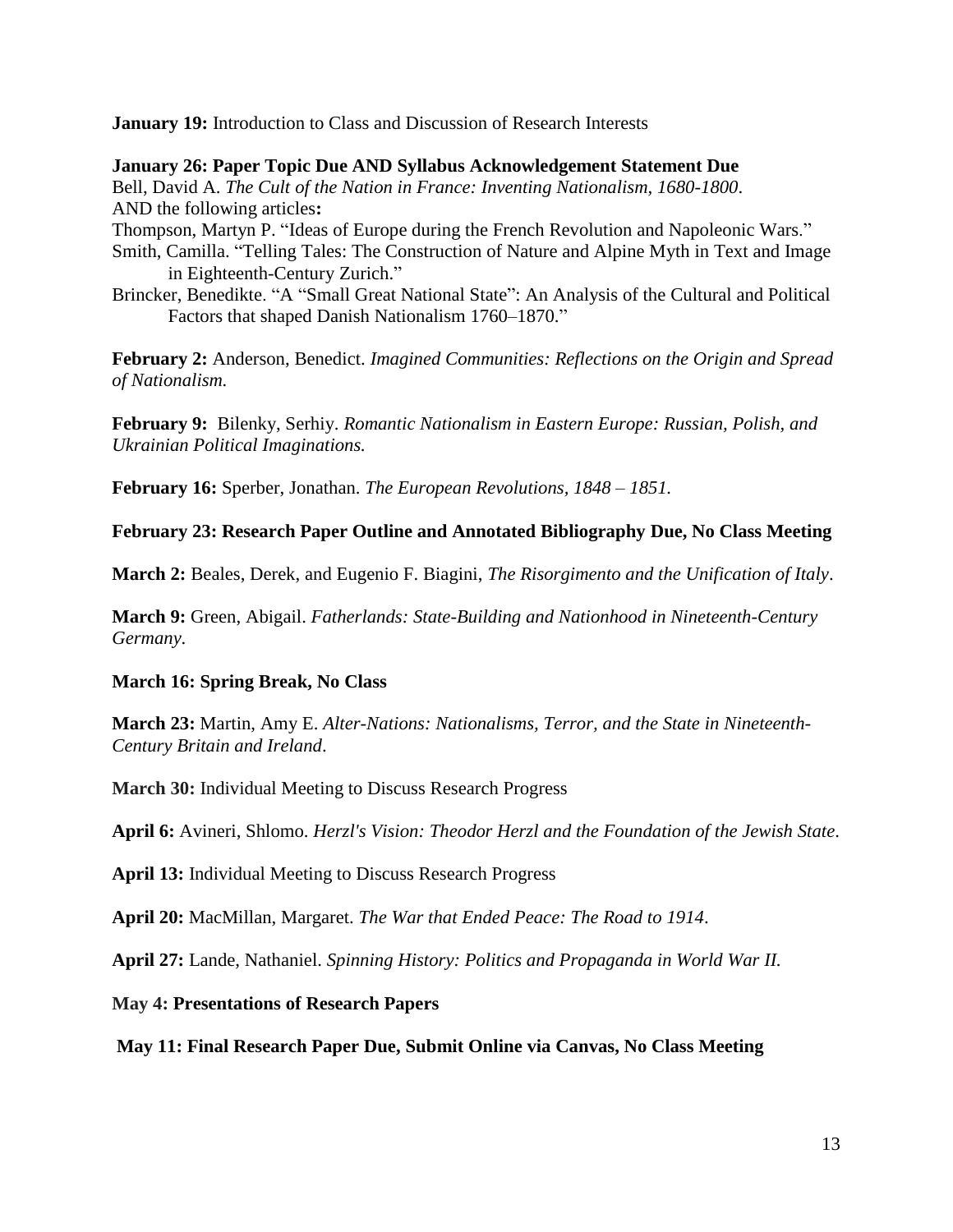# **Instructor and Course Policies**

#### **Absences and Make-Up Work**

Absences in graduate school are generally not acceptable. The instructor does understand that in some circumstances, such as a major illness, there may be missed classes. Should students miss class, then they need to contact the instructor as soon as possible. Unexcused absences will affect negatively students' grades. Only excused absences are allowed. Should students miss a class, make-up assignments will be allowed only for excused absences. Students, when they return, must give the instructor written documentation, such as a note from their doctor, which covers the days that they missed. ONLY with documentation will students be granted an excused absence and be able to make up work. Students who submit work early but then miss class on the work's due date will also need to provide some form of documentation for the days missed. Otherwise, the work will not be accepted. Students cannot make up work or receive credit for work with unexcused absences.

**ALL make-up work must be turned in no later than one (1) week after students return to class. No work will be accepted after the one (1) week period. Near the end of the semester, make-up work may be due in a shorter amount of time. No make-up work will be accepted after 6:00p.m. on May 11.** 

For some assignments, make-up work will take the form of more detailed written work, so that students are able to receive credit for the discussion grade and the written grade.

## **Make-Up Work When Leading Discussion Individually**

For an absence when students are leading discussion, they will need to submit a lengthier critique. Make-up work for leading discussion will take the form of a lengthier critique of six to eight (6-8) pages. This critique will count for both the leading discussion grade and the critique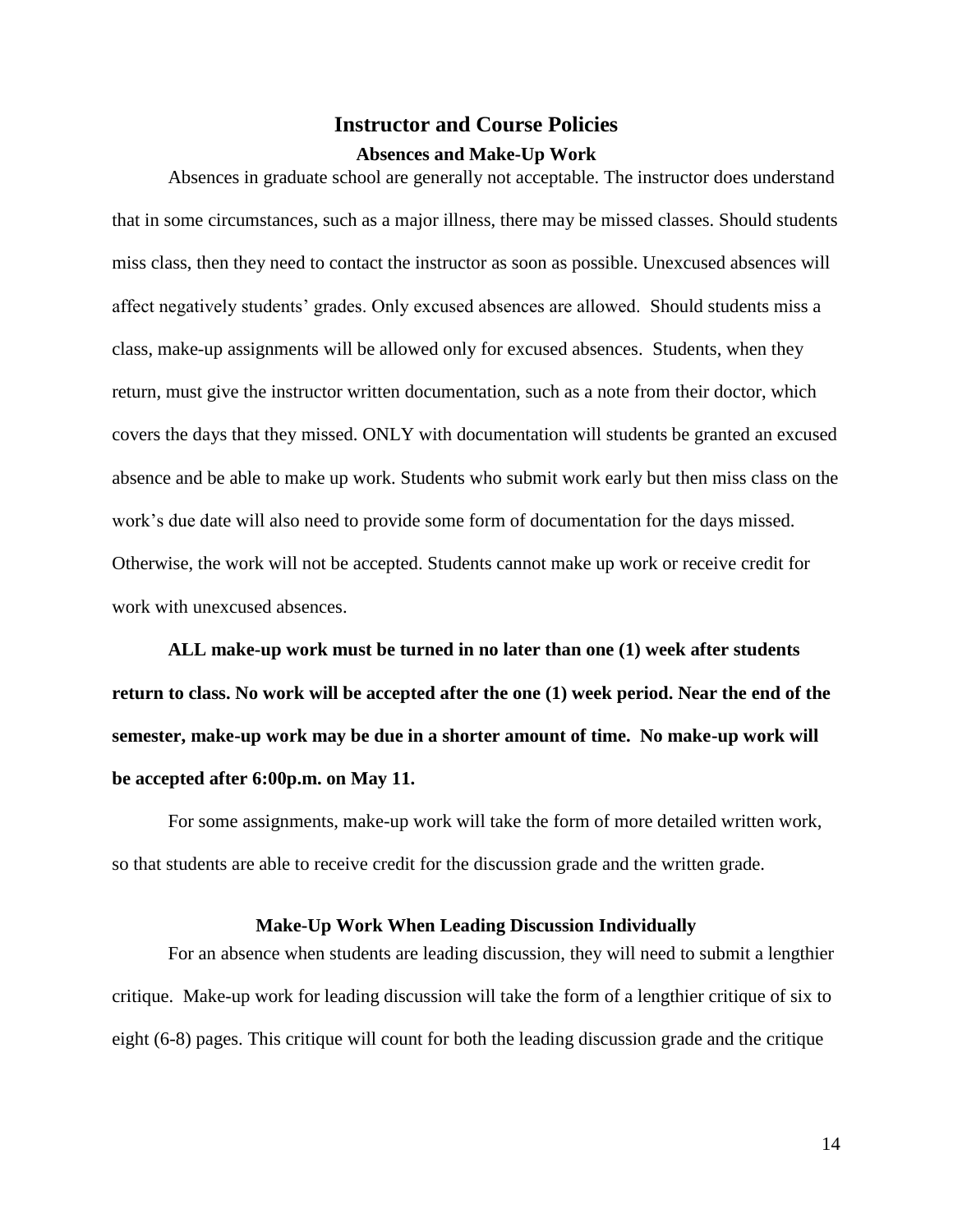grade. All guidelines as outlined in the previous section titled **Book Critique** apply to make-up

critiques. Students should refer to these guidelines and requirements or points will be lost.

# **Criteria for Make-up Book Critique=25 points**

Introduce clearly the author's or authors' thesis=5 points

Evaluate the author's or authors' use of examples to support the thesis=12 points

Overall impression of the book which may include a discussion of: the intended audience; contribution to existing scholarship; effective use of maps and/or images=4 points

Written clearly with correct grammar and punctuation and be free generally of typographical errors and misspellings=4 points

# **Make-Up Work When Leading Discussion in a Group**

For an absence when students are leading discussion in a group, they will need to submit

a lengthier critique. Make-up work for leading discussion will take the form of a lengthier

critique of five to six (5-6) pages. This critique will count for both the leading discussion grade

and the critique grade. All guidelines as outlined in the previous section titled **Book Critique**

apply to make-up critiques. Students should refer to these guidelines and requirements or points

will be lost.

# **Criteria for Make-up Book Critique=21 points**

Introduce clearly the author's or authors' thesis=5 points

Evaluate the author's or authors' use of examples to support the thesis=9 points

Overall impression of the book which may include a discussion of: the intended audience; contribution to existing scholarship; effective use of maps and/or images=3 points

Written clearly with correct grammar and punctuation and be free generally of typographical errors and misspellings=4 points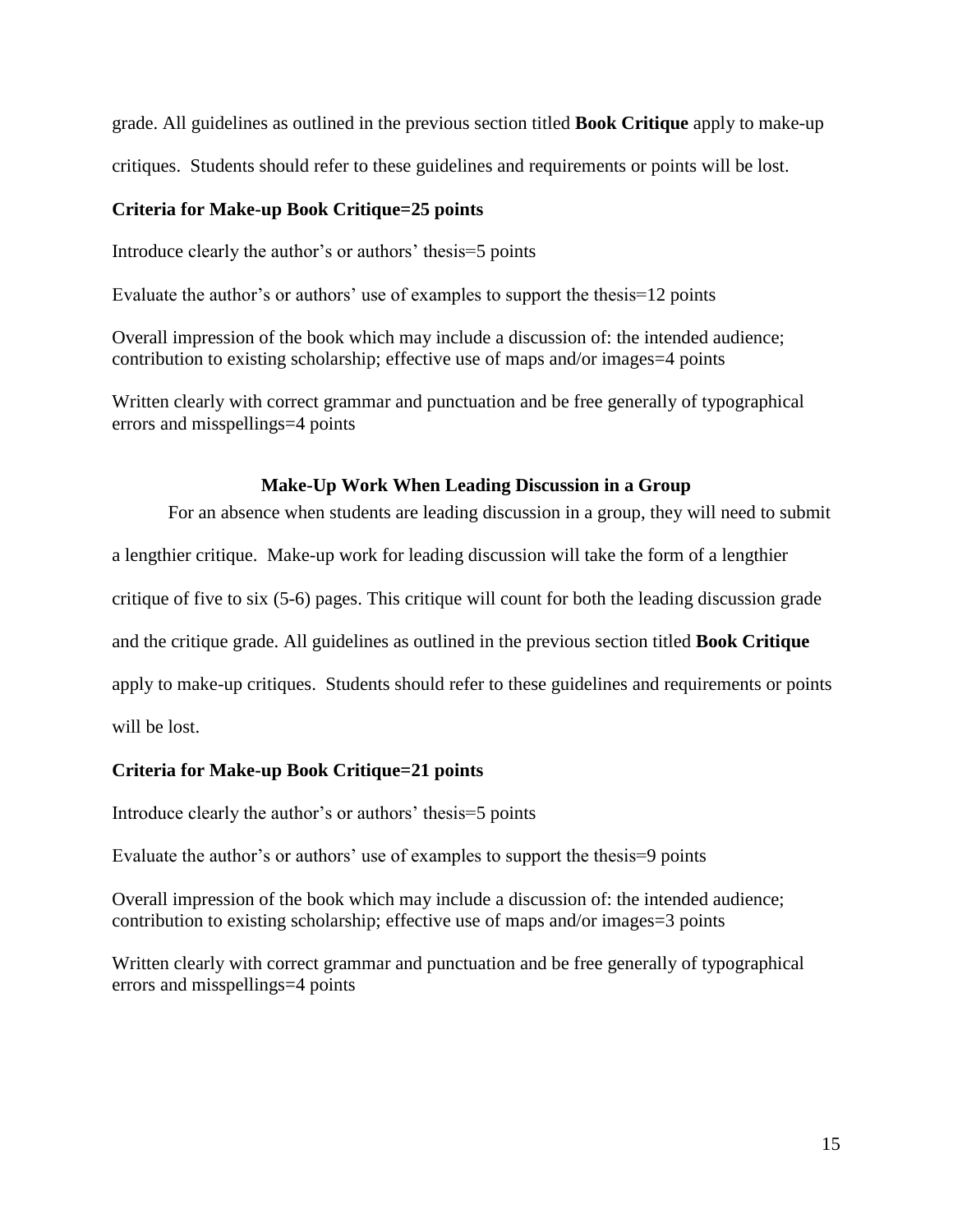## **Make-Up Work When Not Leading Discussion**

For an absence when students are not leading discussion, make-up work will take the

form of a list of twenty to twenty-five questions with complete responses to each question. For

this assignment, a complete response will be at least three to four (3-4) sentences per question.

## **Criteria for Make-up Questions=6 points**

List of fifteen to twenty (15-20) questions=2 points

Complete responses each to each question=3 points

Questions written clearly with correct grammar and punctuation and free generally of typographical errors and misspellings=1 points

## **Make-Up Work for Missed Individual Meeting**

Should students miss an individual meeting, then if students have an excused absence,

students will need to meet with the instructor as soon as possible to discuss their research progress. A make-up meeting should occur at least within one (1) week of the student returning to class.

# **Make-Up Work for Missed Presentation Should students miss the presentation, then in order to make up the presentation,**

# **students will need to include an additional three (3) pages of material to their research**

**papers.** In this instance, the final paper grade will include the eighteen (18) points for the presentation for a total of one hundred sixty-eight (168) points. The paper is still due on May 11 before 6:00p.m.Note that only in cases of documented extreme hardship will students be allowed to have an excused absence for the presentation.

## **Incompletes**

A grade of an Incomplete is granted rarely. Incompletes will be granted only after the last day to drop a course and will be granted only to students who have experienced a major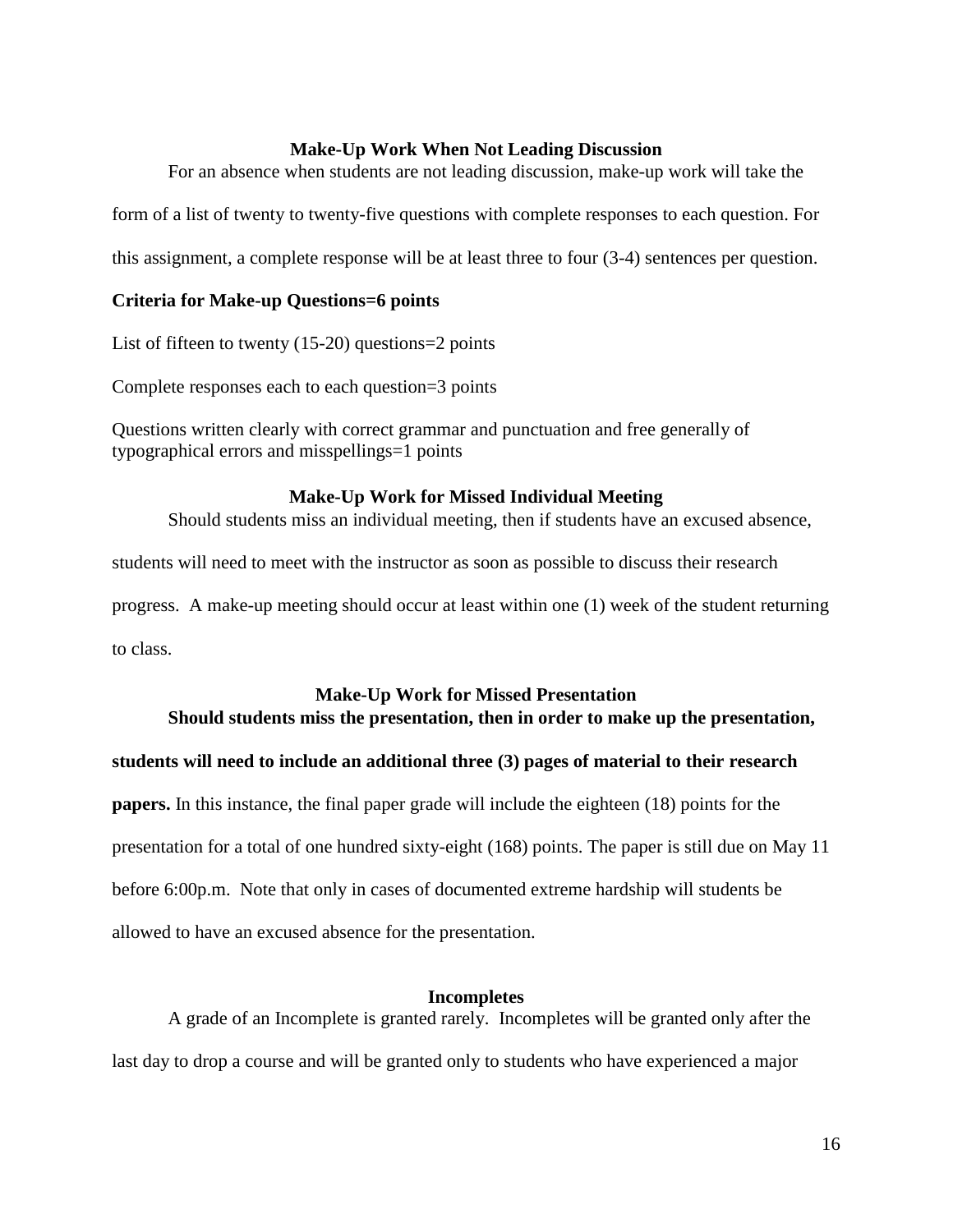catastrophic event. Students must provide some form of written documentation that provides evidence of the catastrophic event.

**Withdrawal, Drop Dates, Assignment Due Dates, and Important University Dates**

Students who feel that they need to drop the class must go to the Registrar's Office and complete the withdrawal forms. It is the students' responsibility to withdraw from a class. Also, it is the students' responsibility to be aware of all add and drop dates for classes and to be aware of all guidelines in the syllabus and due dates for class assignments. Students should refer to the University Calendar for important dates, such as graduation deadlines. The calendar can be viewed at<https://www.tamuct.edu/>

#### **Plagiarism**

Plagiarism is copying or using the words or the ideas of another individual(s) and submitting that work as one's original work. Material taken from any source, including books, articles, journals, the Internet, or any other sources, must be paraphrased (put in your own words) and cited correctly (refer to individual assignment guidelines) and if quoted, set off in quotation marks, and cited correctly. Plagiarism will be emphasized on the first day of class. **Should students have any questions about paraphrasing, using quotations, citing material, or documenting sources, then students should ask questions via email, before, during, or after class, or make an appointment to discuss concerns with the instructor.** 

**Work that is deemed plagiarized will result in the grade of a zero (0) for the assignment.** SimCheck in Canvas will check assignments for plagiarism. Students who receive a mark of fifty percent (50%) or more for plagiarism will earn a zero (0) for the assignment. Also, students will earn a failing grade (fifty percent (50% F) or lower) for an assignment when there is evidence that the plagiarism is from a purchased paper or when there is evidence of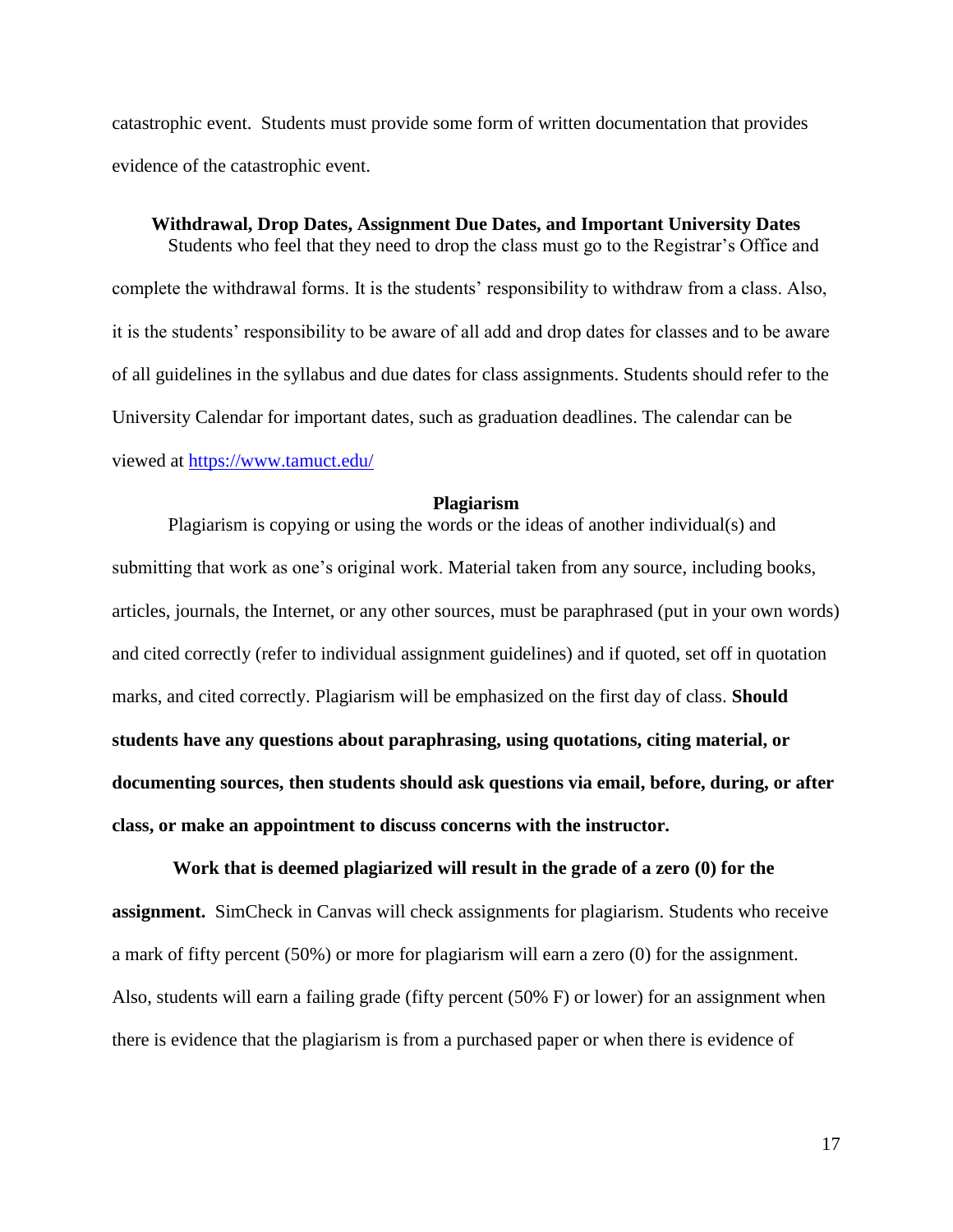blatantly copying sources or material without paraphrasing. When there is evidence of plagiarism, students' papers will be submitted to the Division of Students Affairs for review.

## **Cheating**

Cheating is assisting other students with completing class assignments. Also, cheating includes the use of any unauthorized materials to complete any assignments. **The penalty for cheating will be a zero (0) for the assignment.** When there is evidence of cheating, students' work will be submitted to the Division of Students Affairs for review.

# **Academic Integrity For more information about Academic Integrity and students' responsibilities**

## **regarding academic integrity, please review the information at**

**<https://www.tamuct.edu/student-affairs/academic-integrity.html>**

## **Technology Requirements**

This course will use the A&M-Central Texas Instructure Canvas learning management

# system. **We strongly recommend the latest versions of Chrome or Firefox browsers. Canvas**

## **no longer supports any version of Internet Explorer.**

Logon to A&M-Central Texas Canvas [https://tamuct.instructure.com/] or access Canvas through the TAMUCT Online link in myCT [https://tamuct.onecampus.com/]. You will log in through our Microsoft portal.

Username: Your MyCT email address. Password: Your MyCT password

## **Canvas Support**

Use the Canvas Help link, located at the bottom of the left-hand menu, for issues with

Canvas. You can select "Chat with Canvas Support," submit a support request through "Report

a Problem," or call the Canvas support line: 1-844-757-0953. For issues related to course content

and requirements, contact your instructor.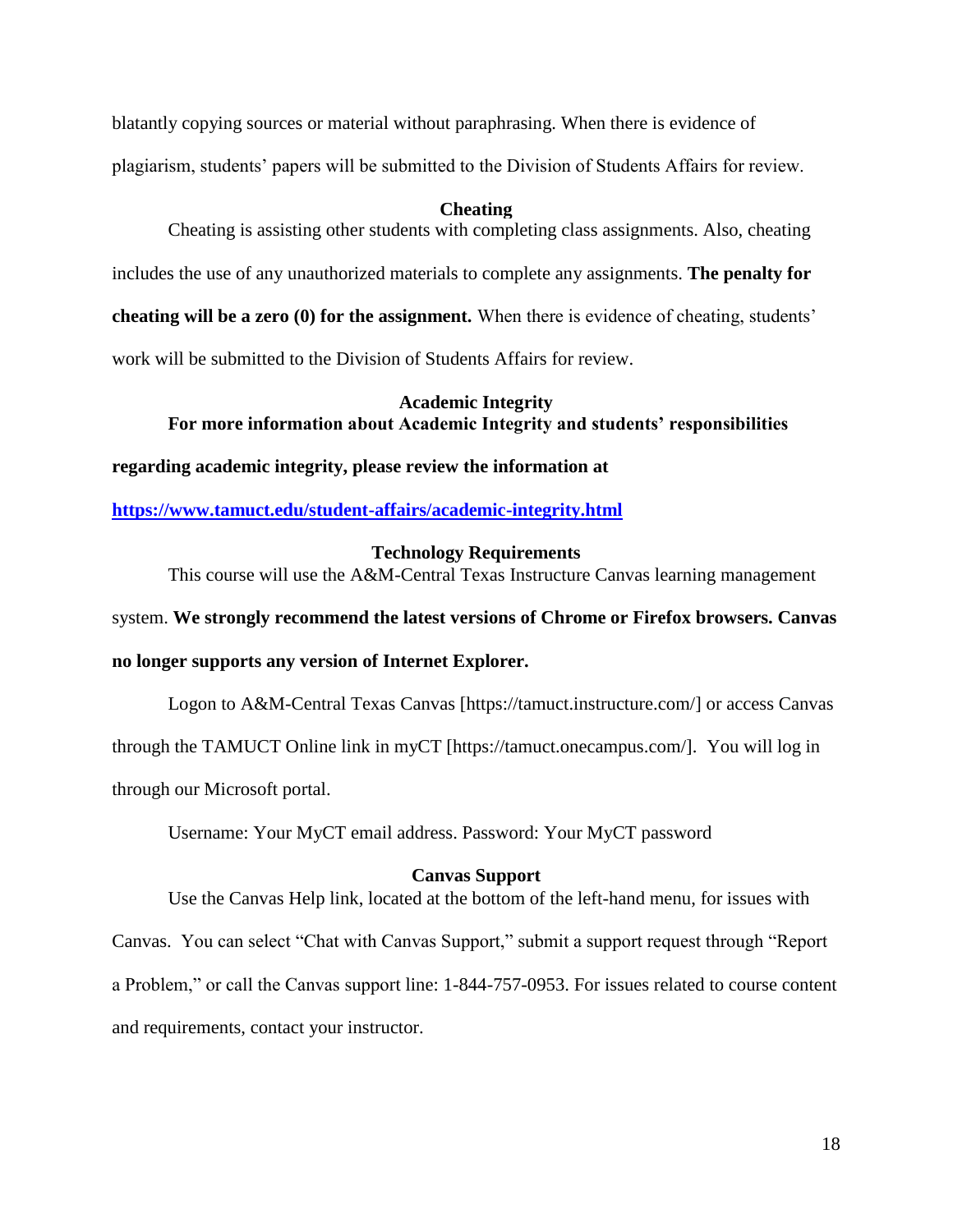#### **Online Proctored Testing**

A&M-Central Texas uses Proctorio for online identity verification and proctored testing.

This service is provided at no direct cost to students. If the course requires identity verification or proctored testing, the technology requirements are: Any computer meeting the minimum computing requirements, plus web camera, speaker, and microphone (or headset). Proctorio also requires the Chrome web browser with their custom plug in.

## **Other Technology Support**

For log-in problems, students should contact Help Desk Central, 24 hours a day, 7 days a week

Email: [helpdesk@tamu.edu;](mailto:helpdesk@tamu.edu) Phone: (254) 519-5466

[Web Chat:](http://hdc.tamu.edu/) [http://hdc.tamu.edu]

*Please let the support technician know you are an A&M-Central Texas student.*

# **University Resources, Procedures, and Guidelines Drop Policy**

If you discover that you need to drop this class, you must complete the [Drop Request](https://dynamicforms.ngwebsolutions.com/casAuthentication.ashx?InstID=eaed95b9-f2be-45f3-a37d-46928168bc10&targetUrl=https%3A%2F%2Fdynamicforms.ngwebsolutions.com%2FSubmit%2FForm%2FStart%2F53b8369e-0502-4f36-be43-f02a4202f612)

Dynamic Form through Warrior Web.

[https://dynamicforms.ngwebsolutions.com/casAuthentication.ashx?InstID=eaed95b9-f2be-45f3 a37d-

46928168bc10&targetUrl=https%3A%2F%2Fdynamicforms.ngwebsolutions.com%2FSubmit% 2FForm%2FStart%2F53b8369e-0502-4f36-be43-f02a4202f612].

Faculty cannot drop students; this is always the responsibility of the student. The Registrar's Office will provide a deadline on the Academic Calendar for which the form must be completed. Once you submit the completed form to the Registrar's Office, you must go into Warrior Web and confirm that you are no longer enrolled. If you still show as enrolled, FOLLOW-UP with the Registrar's Office immediately. You are to attend class until the procedure is complete to avoid penalty for absence. Should you miss the drop deadline or fail to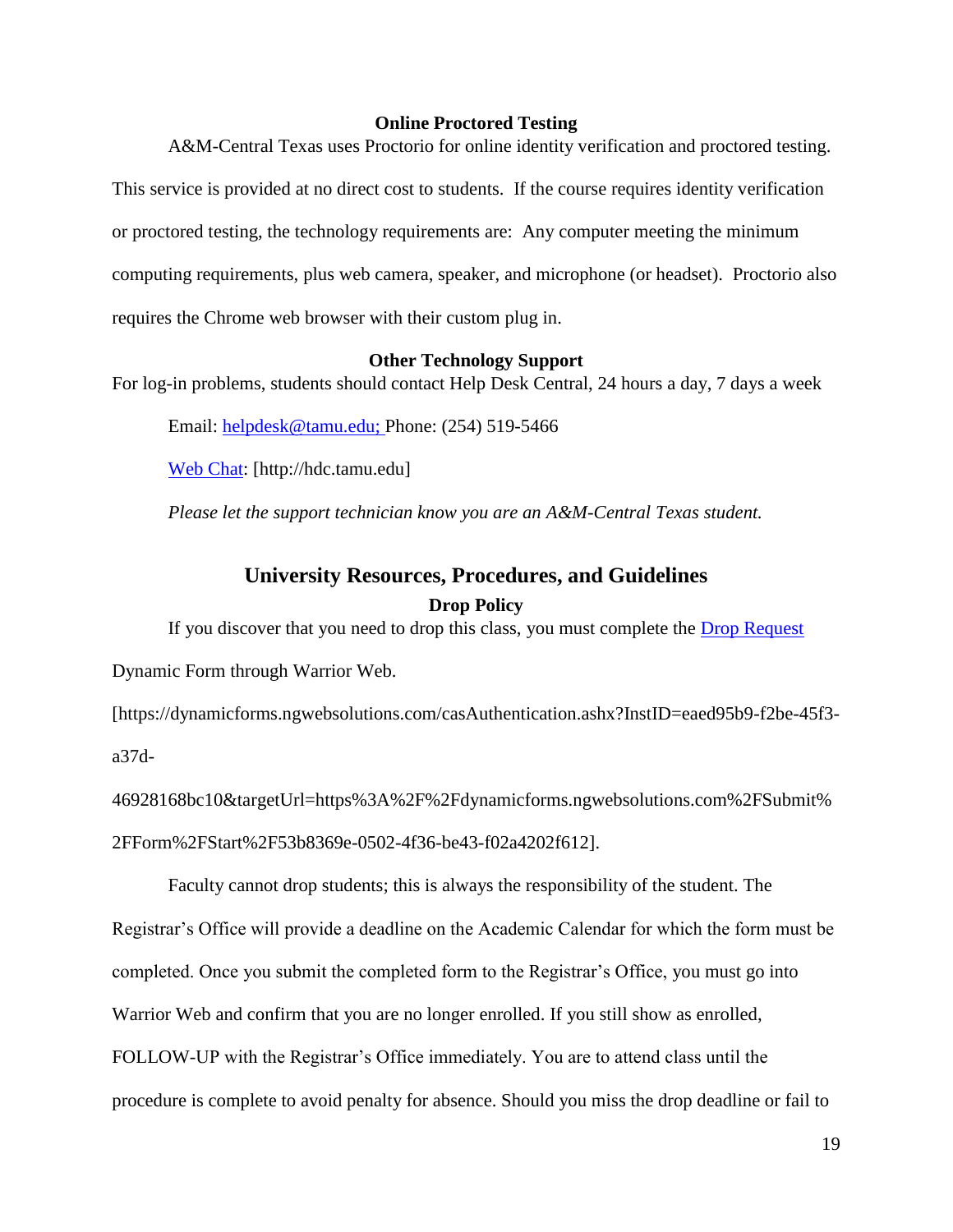follow the procedure, you will receive an F in the course, which may affect your financial aid and/or VA educational benefits.

#### **Academic Integrity**

Texas A&M University-Central Texas values the integrity of the academic enterprise and strives for the highest standards of academic conduct. A&M-Central Texas expects its students, faculty, and staff to support the adherence to high standards of personal and scholarly conduct to preserve the honor and integrity of the creative community. Any deviation by students from this expectation may result in a failing grade for the assignment and potentially a failing grade for the course. All academic misconduct concerns will be referred to the Office of Student Conduct.

When in doubt on collaboration, citation, or any issue, please contact your instructor before taking a course of action.

For more [information](https://nam04.safelinks.protection.outlook.com/?url=https%3A%2F%2Fwww.tamuct.edu%2Fstudent-affairs%2Fstudent-conduct.html&data=04%7C01%7Clisa.bunkowski%40tamuct.edu%7Ccfb6e486f24745f53e1a08d910055cb2%7C9eed4e3000f744849ff193ad8005acec%7C0%7C0%7C637558437485252160%7CUnknown%7CTWFpbGZsb3d8eyJWIjoiMC4wLjAwMDAiLCJQIjoiV2luMzIiLCJBTiI6Ik1haWwiLCJXVCI6Mn0%3D%7C1000&sdata=yjftDEVHvLX%2FhM%2FcFU0B99krV1RgEWR%2BJ%2BhvtoR6TYk%3D&reserved=0) regarding the Student Conduct process,

[https://www.tamuct.edu/student-affairs/student-conduct.html].

If you know of potential honor violations by other students, you may [submit](https://nam04.safelinks.protection.outlook.com/?url=https%3A%2F%2Fcm.maxient.com%2Freportingform.php%3FTAMUCentralTexas%26layout_id%3D0&data=04%7C01%7Clisa.bunkowski%40tamuct.edu%7Ccfb6e486f24745f53e1a08d910055cb2%7C9eed4e3000f744849ff193ad8005acec%7C0%7C0%7C637558437485262157%7CUnknown%7CTWFpbGZsb3d8eyJWIjoiMC4wLjAwMDAiLCJQIjoiV2luMzIiLCJBTiI6Ik1haWwiLCJXVCI6Mn0%3D%7C1000&sdata=CXGkOa6uPDPX1IMZ87z3aZDq2n91xfHKu4MMS43Ejjk%3D&reserved=0) a report, [https://cm.maxient.com/reportingform.php?TAMUCentralTexas&layout\_id=0].

#### **Academic Accommodations**

At Texas A&M University-Central Texas, we value an inclusive learning environment where every student has an equal chance to succeed and has the right to a barrier-free education. The Warrior Center for Student Success, Equity and Inclusion is responsible for ensuring that students with a disability receive equal access to the university's programs, services and activities. If you believe you have a disability requiring reasonable accommodations, please contact the Office of Access and Inclusion, WH-212; or call (254) 501-5836. Any information you provide is private and confidential and will be treated as such.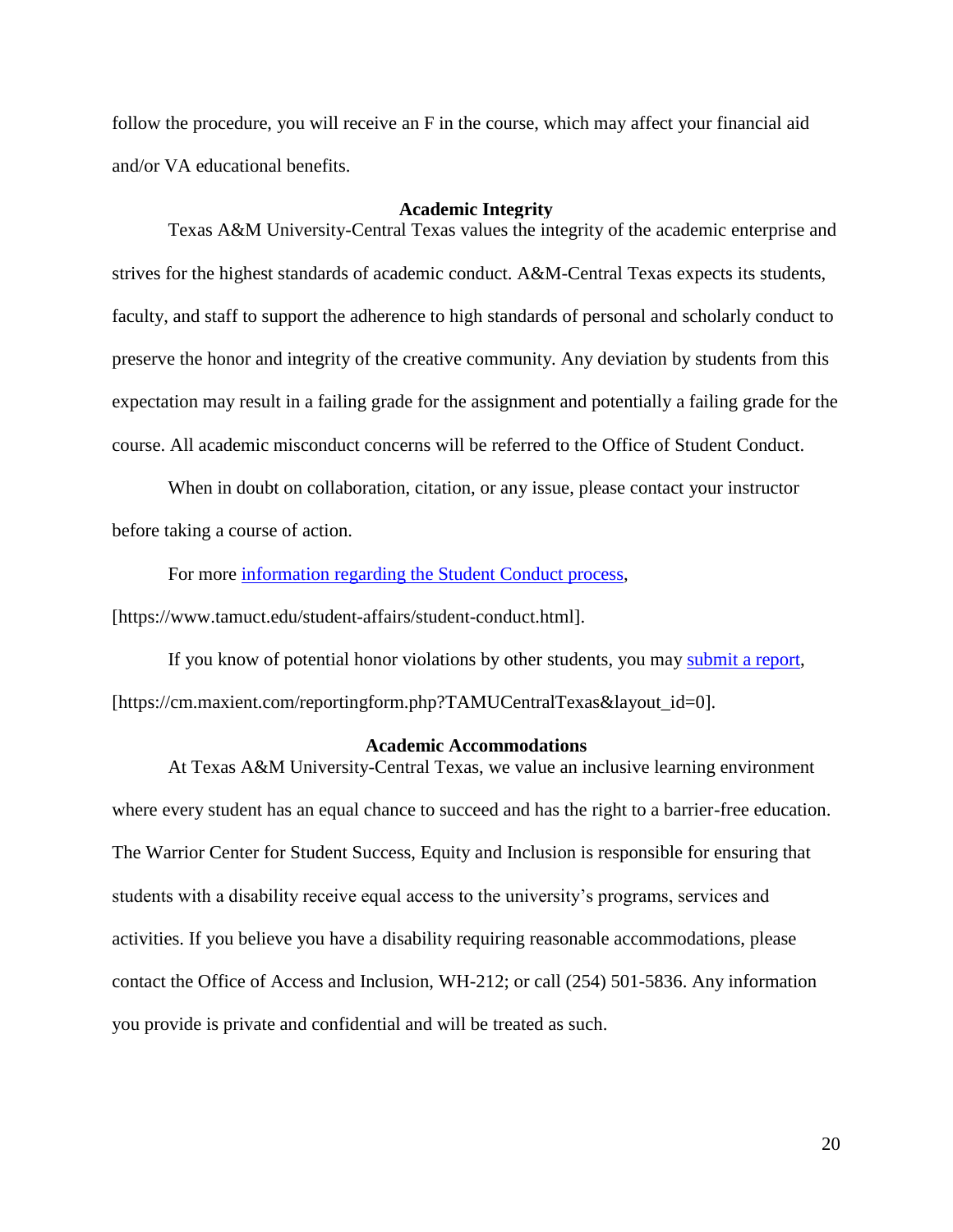For more information, please visit our [Access & Inclusion](https://tamuct.instructure.com/courses/717) Canvas page (log-in required) [https://tamuct.instructure.com/courses/717]

#### **Important information for Pregnant and/or Parenting Students**

Texas A&M University-Central Texas supports students who are pregnant and/or parenting. In accordance with requirements of Title IX and related guidance from US Department of Education's Office of Civil Rights, the Dean of Student Affairs' Office can assist students who are pregnant and/or parenting in seeking accommodations related to pregnancy and/or parenting. Students should seek out assistance as early in the pregnancy as possible. For more information, please visit [Student Affairs](https://www.tamuct.edu/student-affairs/pregnant-and-parenting-students.html) [https://www.tamuct.edu/student-affairs/pregnantand-parenting-students.html]. Students may also contact the institution's Title IX Coordinator. If you would like to read more about these [requirements and guidelines](http://www2.ed.gov/about/offices/list/ocr/docs/pregnancy.pdf) online, please visit the website [http://www2.ed.gov/about/offices/list/ocr/docs/pregnancy.pdf].

Title IX of the Education Amendments Act of 1972 prohibits discrimination on the basis of sex and gender–including pregnancy, parenting, and all related conditions. A&M-Central Texas is able to provide flexible and individualized reasonable accommodation to pregnant and parenting students. All pregnant and parenting students should contact the Associate Dean in the Division of Student Affairs at (254) 501-5909 to seek out assistance. Students may also contact the University's Title IX Coordinator.

#### **Tutoring**

Tutoring is available to all A&M-Central Texas students, both virtually and in-person. Student success coaching is available online upon request. If you have a question, are interested in becoming a tutor, or in need of success coaching contact the Warrior Center for Student Success, Equity and Inclusion at (254) 501-5836, visit the Warrior Center at 212 Warrior Hall, or by emailing [WarriorCenter@tamuct.edu.](mailto:WarriorCenter@tamuct.edu)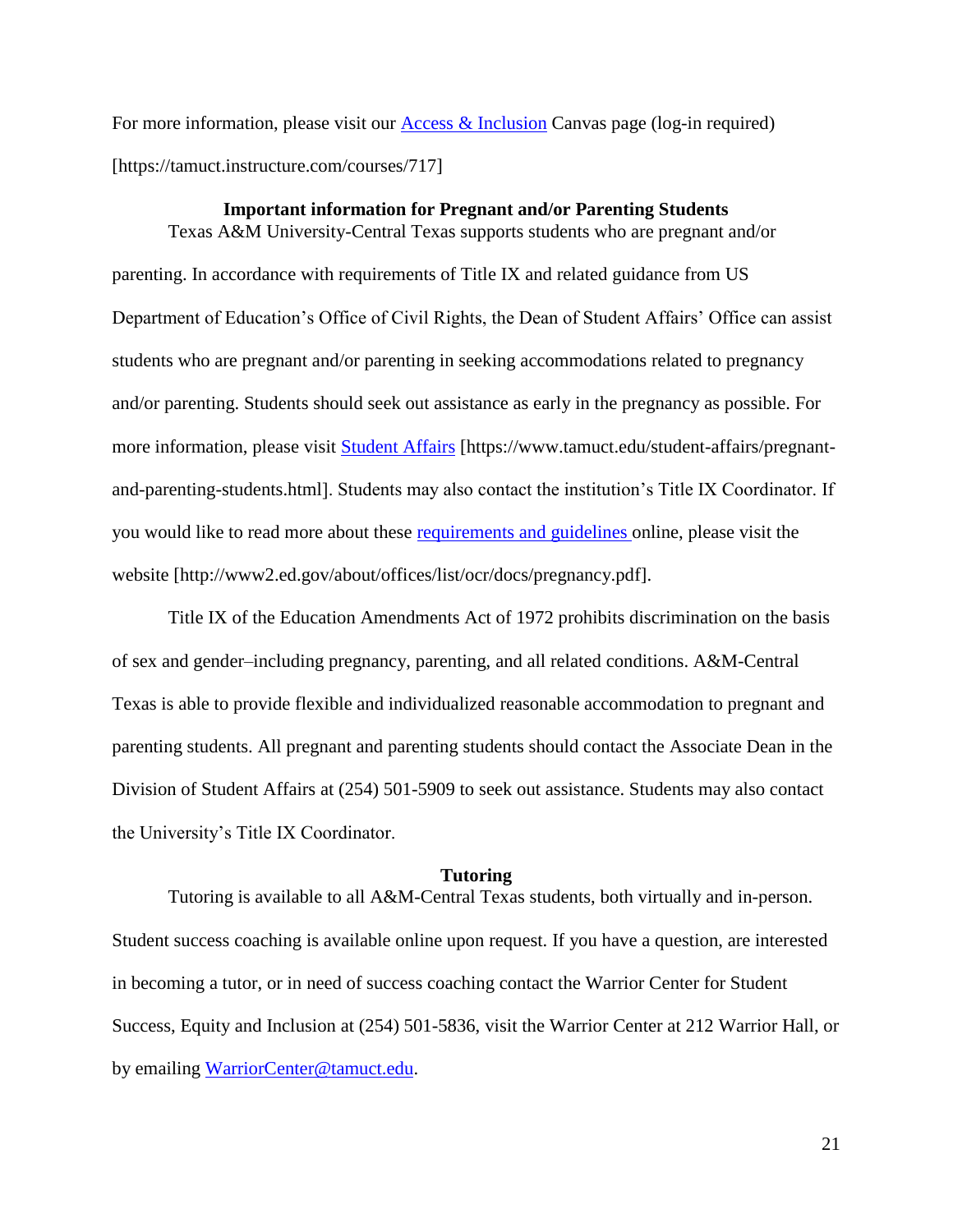To schedule tutoring sessions and view tutor availability, please visit Tutor [Matching](https://tutormatchingservice.com/TAMUCT) [Services](https://tutormatchingservice.com/TAMUCT) [https://tutormatchingservice.com/TAMUCT] or visit the Tutoring Center in 111 Warrior Hall.

Chat live with a remote tutor 24/7 for almost any subject from on your computer! Tutor.com is an online tutoring platform that enables A&M-Central Texas students to log in and receive online tutoring support at no additional cost. This tool provides tutoring in over 40 subject areas except writing support. Access Tutor.com through Canvas.

#### **University Writing Center**

University Writing Center: Located in Warrior Hall 416, the University Writing Center (UWC) at Texas A&M University–Central Texas (A&M–Central Texas) is a free service open to all A&M–Central Texas students. For the Spring 2022 semester, the hours of operation are from 10:00 a.m.-5:00 p.m. Monday thru Thursday in Warrior Hall 416 (with online tutoring available every hour as well) with satellite hours available online only Monday thru Thursday from 6:00- 9:00 p.m. and Saturday 12:00-3:00 p.m.

Tutors are prepared to help writers of all levels and abilities at any stage of the writing process. While tutors will not write, edit, or grade papers, they will assist students in developing more effective composing practices. By providing a practice audience for students' ideas and writing, our tutors highlight the ways in which they read and interpret students' texts, offering guidance and support throughout the various stages of the writing process. In addition, students may work independently in the UWC by checking out a laptop that runs the Microsoft Office suite and connects to WIFI, or by consulting our resources on writing, including all of the relevant style guides. Whether you need help brainstorming ideas, organizing an essay, proofreading, understanding proper citation practices, or just want a quiet place to work, the UWC is here to help!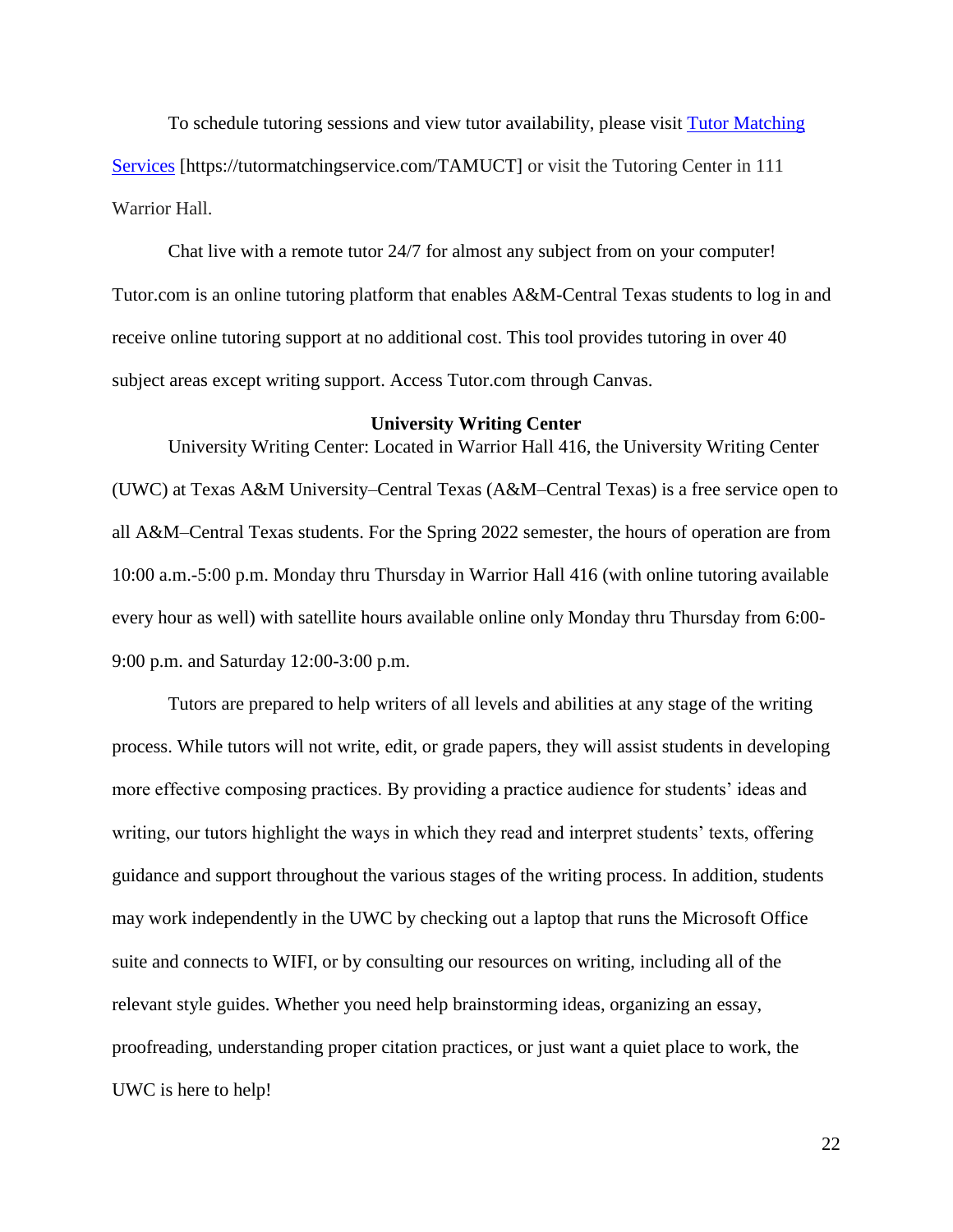Students may arrange a one-to-one session with a trained and experienced writing tutor by making an appointment via [WCOnline](https://tamuct.mywconline.com/) [https://tamuct.mywconline.com/]. In addition, you can email Dr. Bruce Bowles Jr. at bruce.bowles@tamuct.edu if you have any questions about the UWC, need any assistance with scheduling, or would like to schedule a recurring appointment with your favorite tutor by making an appointment via [WCOnline](https://tamuct.mywconline.com/) [https://tamuct.mywconline.com/]. In addition, you can email Dr. Bruce Bowles Jr. at bruce.bowles@tamuct.edu if you have any questions about the UWC, need any assistance with

scheduling, or would like to schedule a recurring appointment with your favorite tutor.

#### **University Library**

The University Library provides many services in support of research across campus and at a distance. We offer over 200 electronic databases containing approximately 400,000 eBooks and 82,000 journals, in addition to the 96,000 items in our print collection, which can be mailed to students who live more than 50 miles from campus. Research guides for each subject taught at A&M-Central Texas are available through our website to help students navigate these resources. On campus, the library offers technology including cameras, laptops, microphones, webcams, and digital sound recorders.

Research assistance from a librarian is also available 24 hours a day through our online chat service, and at the reference desk when the library is open. Research sessions can be scheduled for more comprehensive assistance, and may take place virtually through WebEx, Microsoft Teams or in-person at the library. Schedule an [appointment](https://nam04.safelinks.protection.outlook.com/?url=https%3A%2F%2Ftamuct.libcal.com%2Fappointments%2F%3Fg%3D6956&data=04%7C01%7Clisa.bunkowski%40tamuct.edu%7Cde2c07d9f5804f09518008d9ab7ba6ff%7C9eed4e3000f744849ff193ad8005acec%7C0%7C0%7C637729369835011558%7CUnknown%7CTWFpbGZsb3d8eyJWIjoiMC4wLjAwMDAiLCJQIjoiV2luMzIiLCJBTiI6Ik1haWwiLCJXVCI6Mn0%3D%7C3000&sdata=KhtjgRSAw9aq%2FoBsB6wyu8b7PSuGN5EGPypzr3Ty2No%3D&reserved=0) [here](https://nam04.safelinks.protection.outlook.com/?url=https%3A%2F%2Ftamuct.libcal.com%2Fappointments%2F%3Fg%3D6956&data=04%7C01%7Clisa.bunkowski%40tamuct.edu%7Cde2c07d9f5804f09518008d9ab7ba6ff%7C9eed4e3000f744849ff193ad8005acec%7C0%7C0%7C637729369835011558%7CUnknown%7CTWFpbGZsb3d8eyJWIjoiMC4wLjAwMDAiLCJQIjoiV2luMzIiLCJBTiI6Ik1haWwiLCJXVCI6Mn0%3D%7C3000&sdata=KhtjgRSAw9aq%2FoBsB6wyu8b7PSuGN5EGPypzr3Ty2No%3D&reserved=0) [https://tamuct.libcal.com/appointments/?g=6956]. Assistance may cover many topics, including how to find articles in peer-reviewed journals, how to cite resources, and how to piece together research for written assignments.